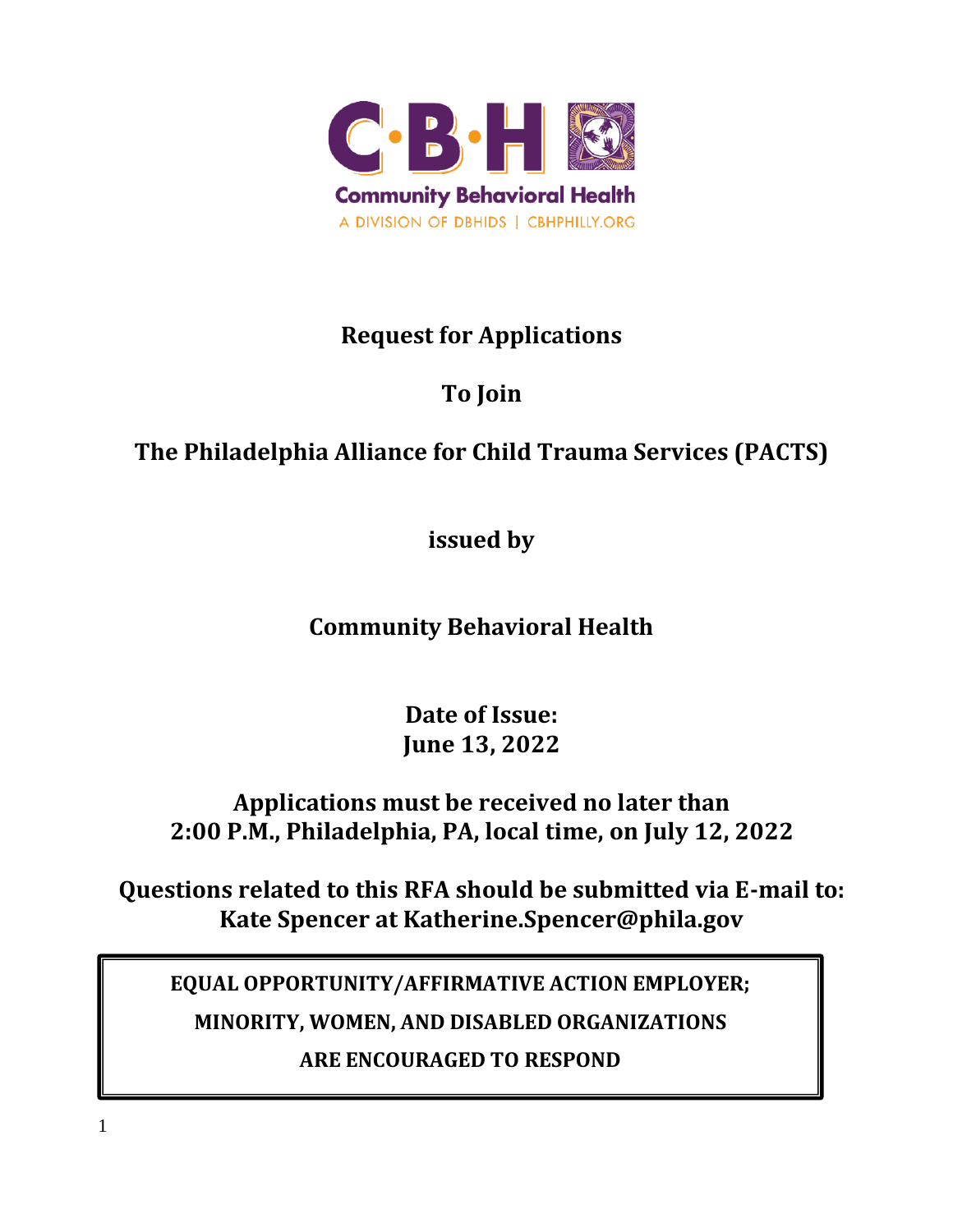### **Table of Contents**

| 5. General Rules Governing RFAs/Applications; Reservation of Rights; Confidentiality and Public |  |
|-------------------------------------------------------------------------------------------------|--|
|                                                                                                 |  |
|                                                                                                 |  |
|                                                                                                 |  |
|                                                                                                 |  |
|                                                                                                 |  |
|                                                                                                 |  |
|                                                                                                 |  |
|                                                                                                 |  |
|                                                                                                 |  |
|                                                                                                 |  |
|                                                                                                 |  |
|                                                                                                 |  |
|                                                                                                 |  |
|                                                                                                 |  |
|                                                                                                 |  |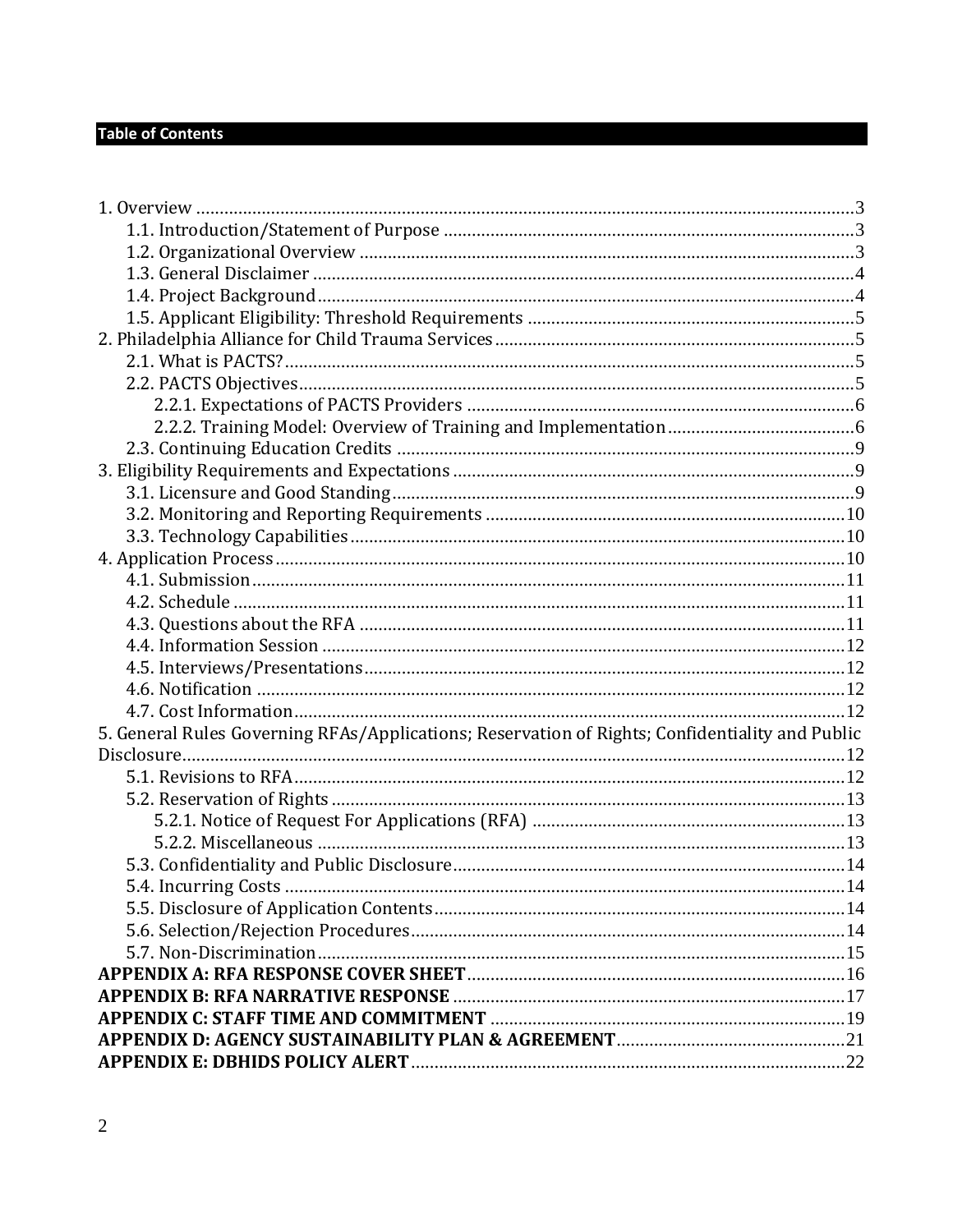#### <span id="page-2-0"></span>**1. Overview**

### <span id="page-2-1"></span>**1.1. Introduction/Statement of Purpose**

Community Behavioral Health (CBH) is soliciting providers interested in becoming Philadelphia Alliance for Child Trauma Services (PACTS) providers to build on the clinical capacity within the city of Philadelphia. The purpose of this Request for Application (RFA) is to increase the number of PACTS providers, subsequently increasing the number of children and families who receive the most effective trauma-specific care in Philadelphia. The PACTS program falls under the leadership of the Evidence-Based Practice and Innovation Center (EPIC) and is supported through CBH. There are currently 20 PACTS partner agencies city-wide and through this RFA, PACTS seeks to increase this number, specifically, in the **North** and **West** neighborhoods of Philadelphia. North and West neighborhoods include Cobbs Creek, Mill Creek-Parkside, Paschall-Kingsessing, Nicetown-Tioga, Sharswood-Stanton, and Strawberry Mansion (19104, 19121, 19132, 19134, 19139, 19140, 19143). PACTS expects to support the training of up to 9 agencies to become PACTS providers, up to 5 of which can be independent practitioners.

### <span id="page-2-2"></span>**1.2. Organizational Overview**

The City of Philadelphia contracts with the Commonwealth of Pennsylvania Department of Human Services (PA-DHS) for the provision of behavioral health services to Philadelphia's Medicaid recipients under Pennsylvania's HealthChoices behavioral health mandatory managed care program. Services are funded on a capitated basis through this contractual agreement. The City of Philadelphia, through the Department of Behavioral Health and Intellectual disAbility Services (DBHIDS), contracts with CBH to administer the HealthChoices Program.

DBHIDS has a long history of providing innovative and groundbreaking services in Philadelphia for people in recovery, family members, providers, and communities and has become a national model for delivering behavioral health care services in the public sector. The Department envisions a Philadelphia where every individual can achieve health, well-being, and self-determination. The mission of DBHIDS is to educate, strengthen and serve individuals and community so that all Philadelphians can thrive. This is accomplished using a population health approach with an emphasis on recovery and resilience-focused behavioral health services and on self-determination for individuals with intellectual disAbilities. Working with an extensive network of providers, DBHIDS provides services to persons recovering from mental health and/or substance use, individuals with intellectual disAbilities, and families to ensure that they receive high quality services which are accessible, effective, and appropriate.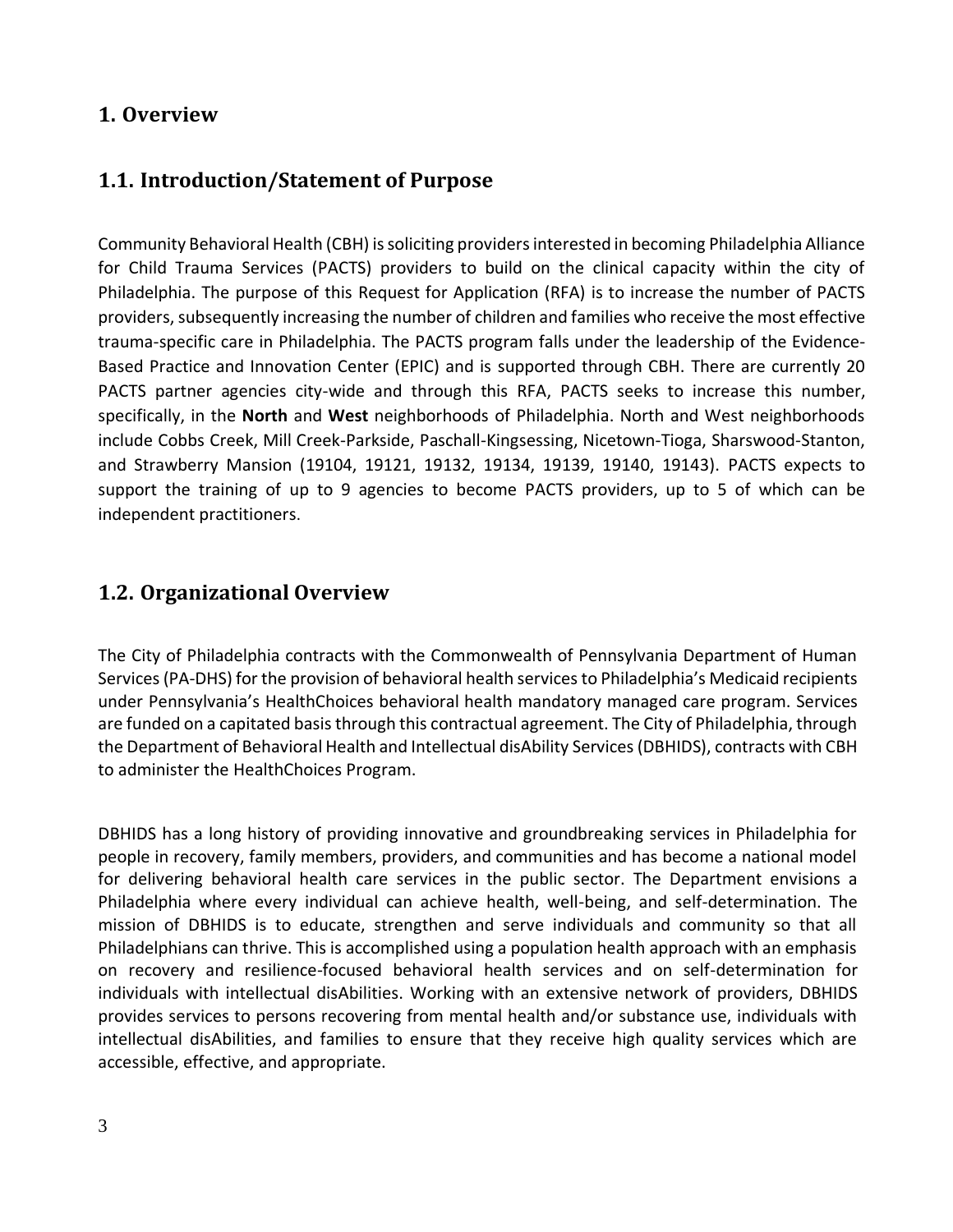DBHIDS is comprised of the following divisions: the Division of Behavioral Health, the Division of Intellectual disAbility Services (IDS), the Division of [Community Behavioral Health](https://cbhphilly.org/) (CBH), the Division of the Chief Medical Officer, the Division of Planning and Innovation, the Division of Behavioral Health and Justice, and the Division of Administration and Finance. CBH manages a full continuum of medically necessary and clinically appropriate behavioral health care services for the City's approximately 735,000 Medical Assistance/Medicaid recipients under Pennsylvania's HealthChoices behavioral health mandatory managed care program. As a result, CBH manages a full continuum of medically necessary and clinically appropriate behavioral health services.

The mission of CBH is to meet the behavioral health needs of the Philadelphia community by assuring access, quality, and fiscal accountability through being a high performing, efficient, and nimble organization driven by quality, performance, and outcomes. We envision CBH as a diverse, innovative, and vibrant organization in which we are empowered to support wellness, resiliency, and recovery for all Philadelphians.

### <span id="page-3-0"></span>**1.3. General Disclaimer**

This RFA does not commit CBH to award a training opportunity to any program. This RFA and the process it describes are proprietary and are for the sole and exclusive benefit of CBH. No other party, including any Respondent, is intended to be granted any rights hereunder. Any response, including written documents and verbal communication, by any Applicant to this RFA, shall become the property of and may be subject to public disclosure by CBH.

### <span id="page-3-1"></span>**1.4. Project Background**

It is an unfortunate fact that many children and adolescents experience traumatic events such as child abuse, domestic violence, sexual assault, violent crime, community violence, natural disasters, war, terrorism, and the death of loved ones under traumatic circumstances. Many youth experience multiple types of traumas before entering adulthood. Although some children demonstrate extraordinary resilience in the aftermath of these experiences, many have significant distress or develop psychological difficulties that can be serious or long lasting. These experiences also increase the risk of adult physical and psychological problems, criminal behavior, and impaired functioning.

In the fall of 2012, DBHIDS was awarded a Category III SAMHSA grant to provide trauma- focused treatments to Philadelphia youth and families. Through this grant the PACTS program was developed and has since been training and supporting providers in the city of Philadelphia to combat the significant effects trauma has on children and adolescents.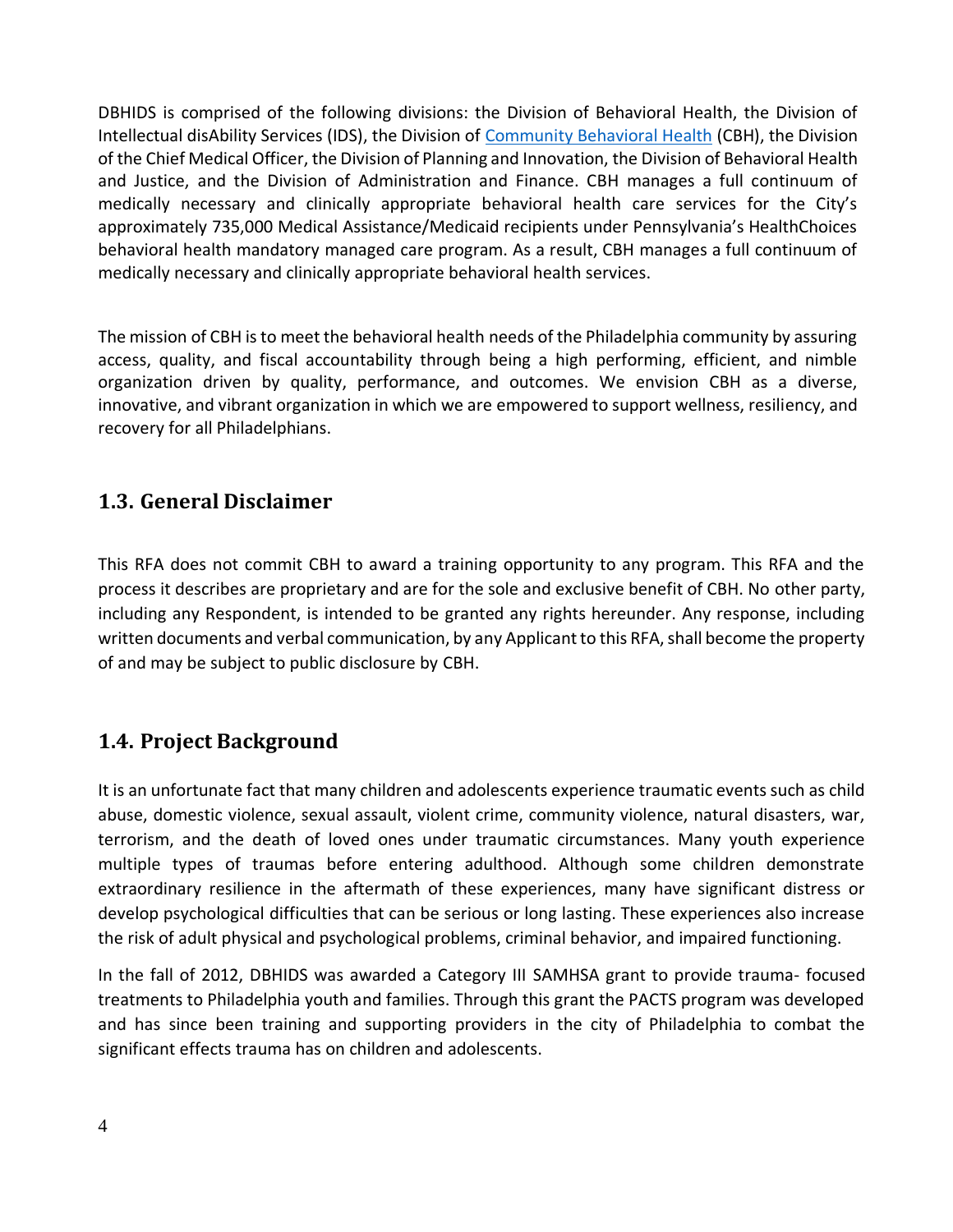Through this RFA PACTS seeks to increase the number of PACTS providers in the city of Philadelphia. The PACTS program has identified the need for more PACTS providers particularly in the North and West neighborhoods of Philadelphia. Bonus points will be offered to those providers located in the North and West regions of the city who apply for this RFA.

### <span id="page-4-0"></span>**1.5. Applicant Eligibility: Threshold Requirements**

Threshold requirements provide a baseline for all applications, which means they provide basic information that all applicants must meet. Failure to meet all requirements may disqualify an applicant from consideration through this RFA. Threshold requirements include timely submission of a complete application with responses to all sections outlined in Section 4 "Application Process." In addition, all required attachments must be submitted. Threshold requirements include having the requisite experience and licenses to implement the program and being a service provider in good standing with the City of Philadelphia and CBH (as applicable).

## <span id="page-4-1"></span>**2. Philadelphia Alliance for Child Trauma Services**

### <span id="page-4-2"></span>**2.1. What is PACTS?**

PACTS is a child and adolescent (ages 2-21) behavioral health system-wide trauma screening, education, prevention, and intervention program, with a focus on the most vulnerable and underserved youth: youth children ages 2 to 6; lesbian, gay, bisexual, transgender, and questioning (LGBTQ) youth; commercially sexually exploited children (CSEC); intentionally injured youth (i.e., victims of interpersonal violence and community violence) (IY); and Unaccompanied minor immigrant youth (UC). The goal of PACTS is to increase the number of traumatized youths who participate in evidence-based practices to help them heal from trauma and develop coping skills to manage traumatic stress symptoms.

There are several benefits to becoming a PACTS provider. As a PACTS provider your agency would become part of city-wide network of child trauma providers, have access to expert training and consultation at no-cost, and access to NCTSN resources and committees. Your agency will be able to build and enhance your child trauma program. Additionally, providers will gain access to a community of trauma informed clinicians in Philadelphia.

For more information on the PACTS, please visit the PACTS website: <http://philadelphiapacts.org/>

### <span id="page-4-3"></span>**2.2. PACTS Objectives**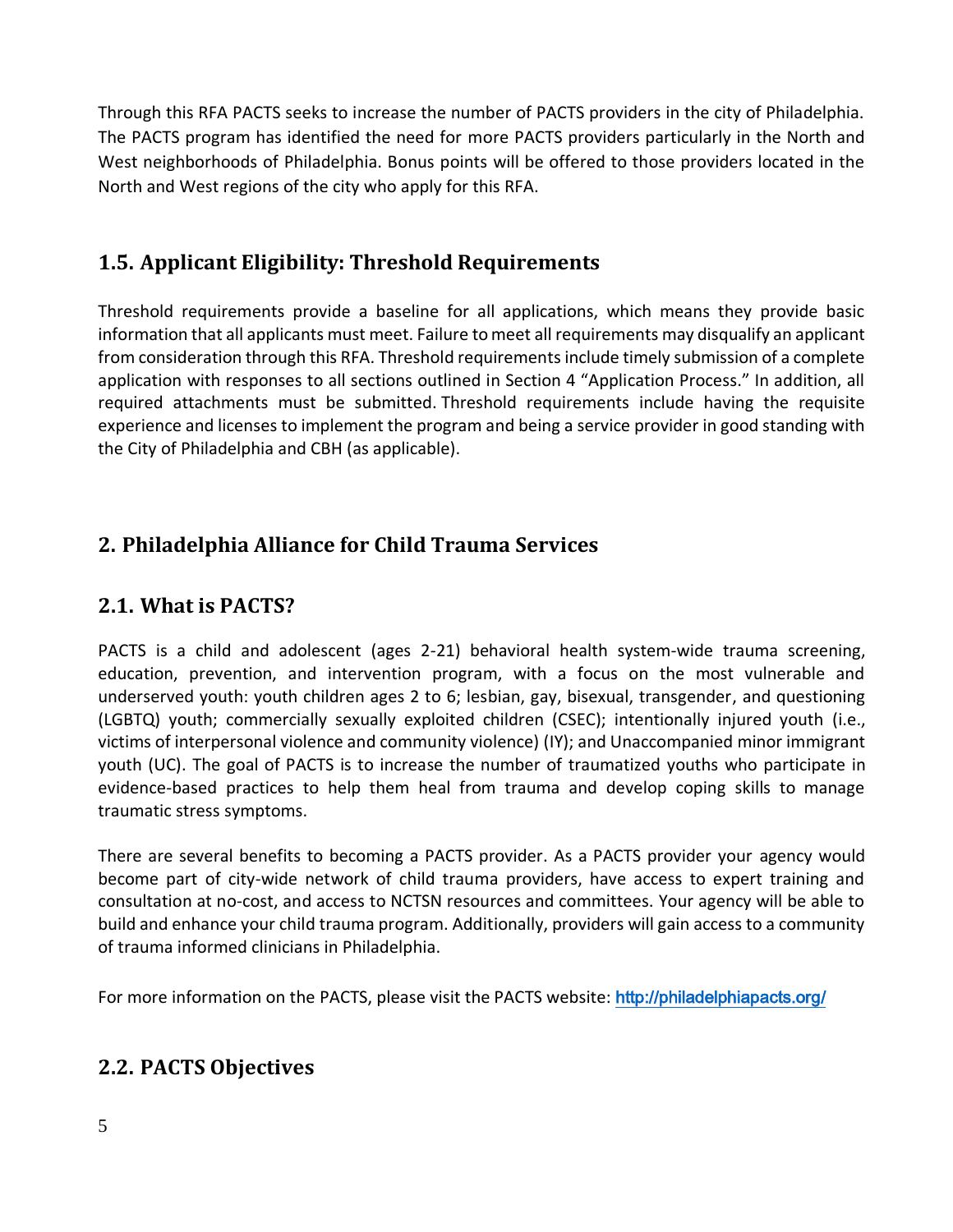The objectives of PACTS are to: 1) increase screening for traumatic stress symptoms in child-serving programs; 2) provide trauma-informed clinical assessments at child and adolescent behavioral health programs; 3) develop a coordinated network of service provider for expeditious referral of children and families; 4) provide Trauma-Focused Cognitive Behavioral Therapy (TF-CBT) for children and adolescents who have established full or partial PTSD with co-morbid disorders and difficulties.

### <span id="page-5-0"></span>**2.2.1. Expectations of PACTS Providers**

Participation in PACTS is a rigorous undertaking that requires commitment from clinical, executive, and administrative staff. By applying to this RFA you are signing up both to become a member of the PACTS network and to receive training to provide TF-CBT, as well as participating in ongoing child trauma related education and activities.

### <span id="page-5-1"></span>**2.2.2. Training Model: Overview of Training and Implementation**

The process to become a PACTS provider lasts approximately one (1) year in duration.

There are **4 main components** that are expected of agencies:

- 1) Trauma Screening and Assessment of all children and adolescents served
- 2) The Training: Pre-requisite Trainings and TF-CBT training
- 3) Administrative Requirements
- 4) Sustainability

*Each component is detailed below.*

#### **1) Trauma Screening and Assessment of all Children and Adolescents Served:**

PACTS recognizes that many behavioral health agencies may have difficulty integrating effective trauma and Posttraumatic symptom assessments into their intake process. PACTS will visit agencies to help with the integration of trauma focused assessment into their standard processes. Further support to agencies developing an effective Trauma Screening and Assessment Process will be provided by ongoing consultation and bi-monthly site visits by PACTS Project Director and/or child trauma operations specialist. Agencies will be expected to screen and assess for Trauma utilizing the Trauma History Questionnaire (THQ) and The Child PTSD Symptom Scale for DSM-V (CPSS-5).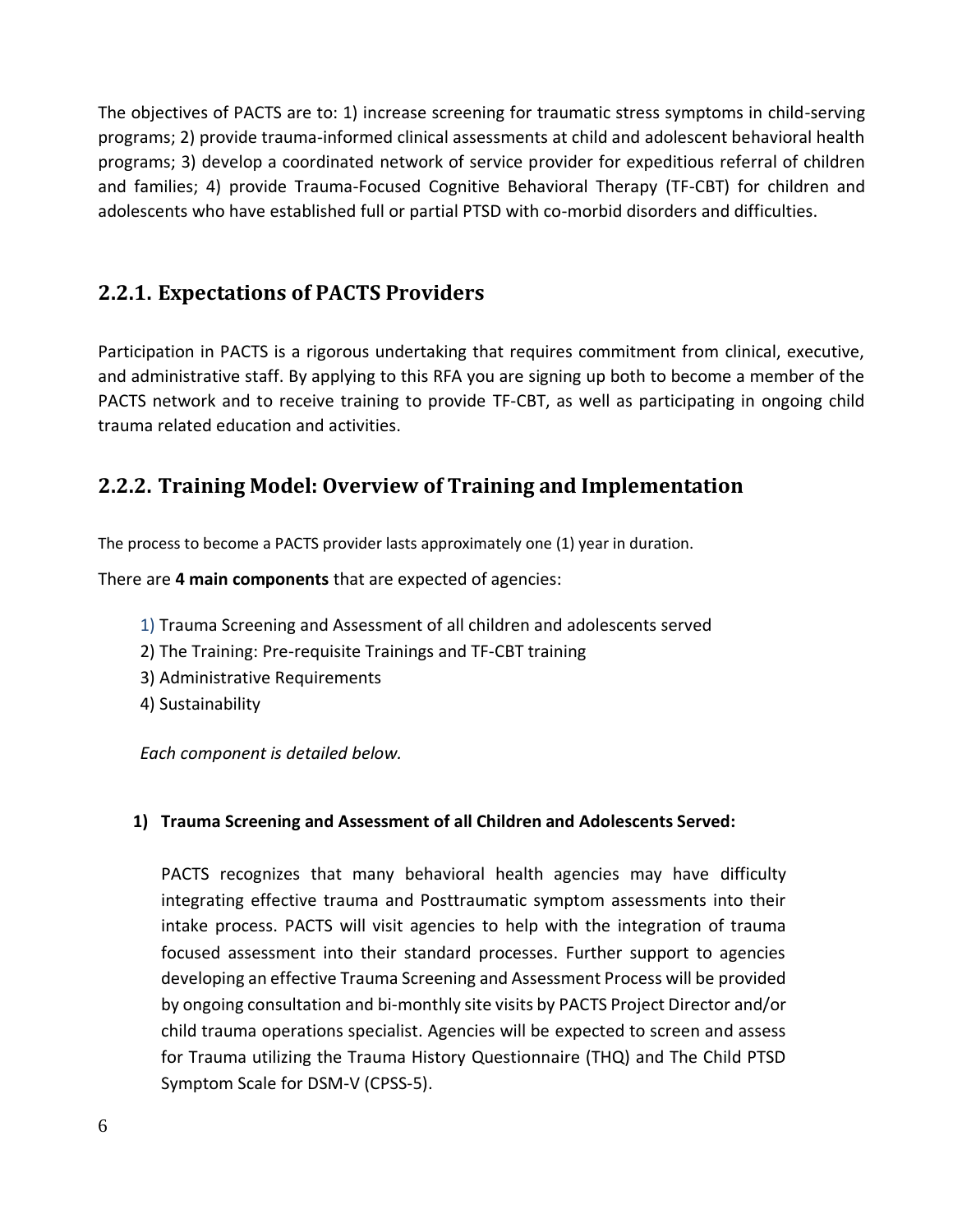#### **2) The Training: Pre-requisite Trainings and TF-CBT Training**

- Pre-Requisite Training:
	- PACTS Trauma Screening and Assessment **(3 hrs)**
- **TF-CBT Training**

#### **Phase 1: Training Workshops-Month 1**

#### **Supervisors**

- Complete a 10-hour web-based training prior to the introductory training provided by the Medical College of South Carolina **(CEU Provided).** There is a \$35 per person fee for this training; this cost may be reimbursed by CBH.
- Attend a 2-day introductory training (this training is the same 2-day training that clinicians will attend) **(CEU Provided)**
- In addition to the 2-day training. The PACTS executive committee will work throughout the year with the supervisors to ensure model fidelity and best possible outcomes. This will occur via monthly consultation calls focused on supervisory issues.

#### **Clinicians**

- Complete a 10-hour web-based training prior to the introductory training provided by the Medical College of South Carolina **(CEU Provided).** There is a \$35 per person fee for this training; this cost may be reimbursed by CBH.
- Complete the PACTS Trauma Screening and Assessment training mentioned above
- Attend the 2-day introductory training (this training is the same 2-day training that supervisors will attend) **(CEU Provided)**

#### **Phase 2: Practicum Phase-Month 2-12**

#### **Supervisors**

- Treat at least 2 children/adolescents with TF-CBT. A minimum of 8 TF-CBT sessions each (child is expected to be seen weekly) will be considered an adequate experience. However, two cases must complete a trauma narrative
- Participate in at least 13 of 16 group phone consultation calls, bi-weekly for 1 hour
- Participate in monthly supervisor consultation meetings
- Attend a 1-day follow-up workshop (booster training)
- Provide ongoing supervision to 3-4 program clinicians trained in TF-CBT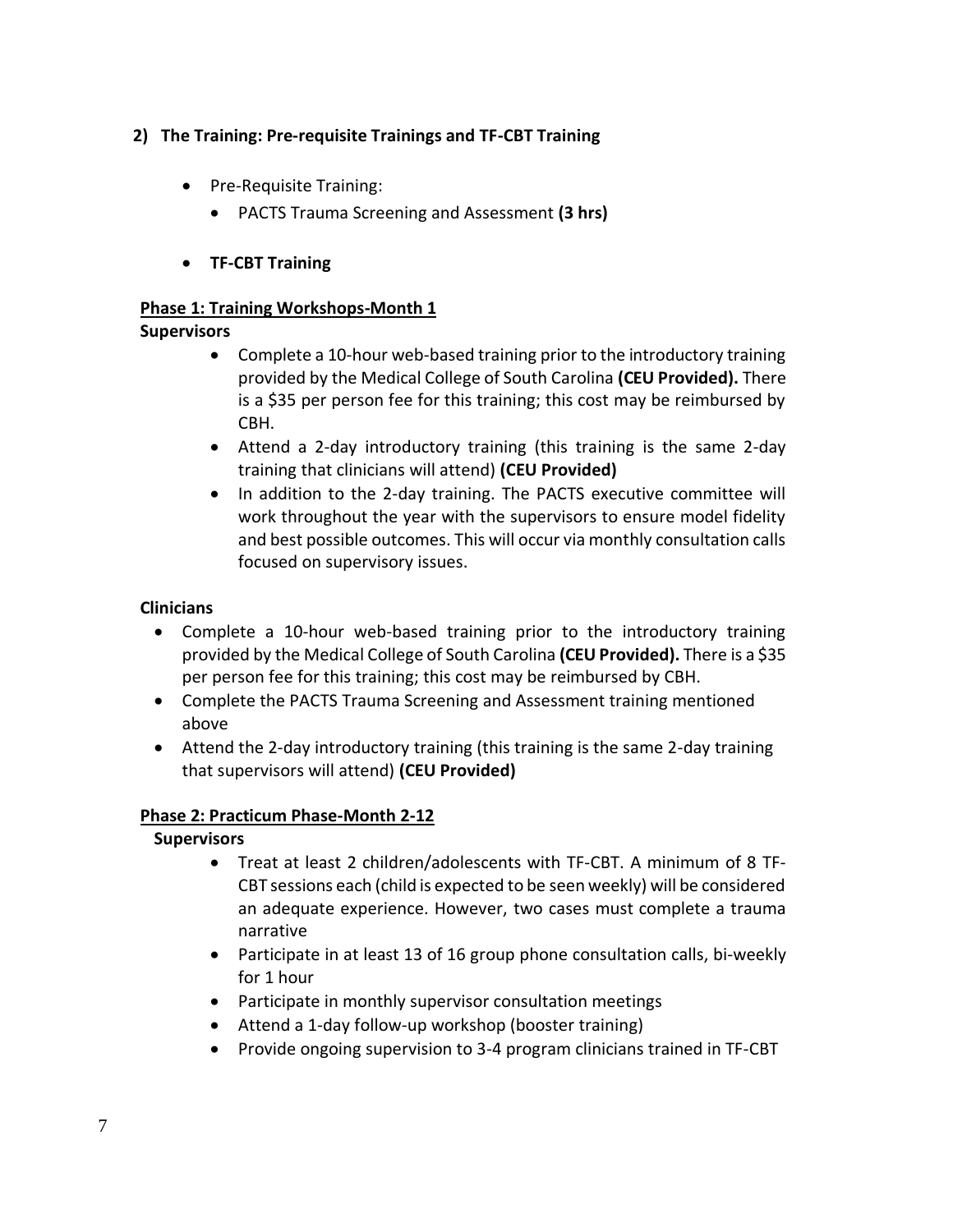o Supervision requirement: Supervision is defined as weekly review of TF-CBT cases using the fidelity checklist as a guide to ensure that model components are being utilized.

#### **Clinicians**

- Treat at least 2 child/adolescents with TF-CBT for a minimum of 8 TF-CBT sessions each (child is expected to be seen weekly) [see above]
- Participate in at least 13 of 16 group phone consultation calls, bi-weekly for 1 hour
- Receive ongoing supervision from agency TF-CBT supervisors
- Attend a 1-day follow-up workshop (booster training)
- Participate in weekly internal supervision (see supervision requirements above)

#### **3. Administrative Requirements**

#### **Executive Staff**

- Introductory Meeting: PACTS team members will meet with all awarded providers of this RFA as a group to provide an overview and re-cap of project, answer questions and concerns
- Follow-Up Meeting: Review questions and concerns from initial meeting. Opportunity for awarded providers to meet individually with the PACTS team to discuss the project in more detail, review terms of project and readiness application
- Operational Meeting: Individual meetings with awarded providers to formalize executive point person and confirm clinical point person, supervisors, and clinicians that will attend trainings
- Selected members of Executive Staff (1 clinical staff member and 1 decision making staff member) must attend quarterly coordinating committee meetings with fellow agencies to discuss operational and clinical concerns

#### **Supervisors**

- Report a monthly census to PACTS indicating total number of active TF-CBT cases and closed cases detailed by clinician (template to be provided)
- Administer evaluation tool (CPSS-5) for each active case
- Supervisors and selected member of Executive Staff (Clinical Coordinator, Lead Supervisor, etc.) must attend as needed coordinating committee meetings with group of agencies to discuss operational and clinical concerns
- Provide ongoing supervision to 3-4 program clinicians trained in TF-CBT
- Treat at least 2 children/adolescents with TF-CBT (child is expected to be seen weekly)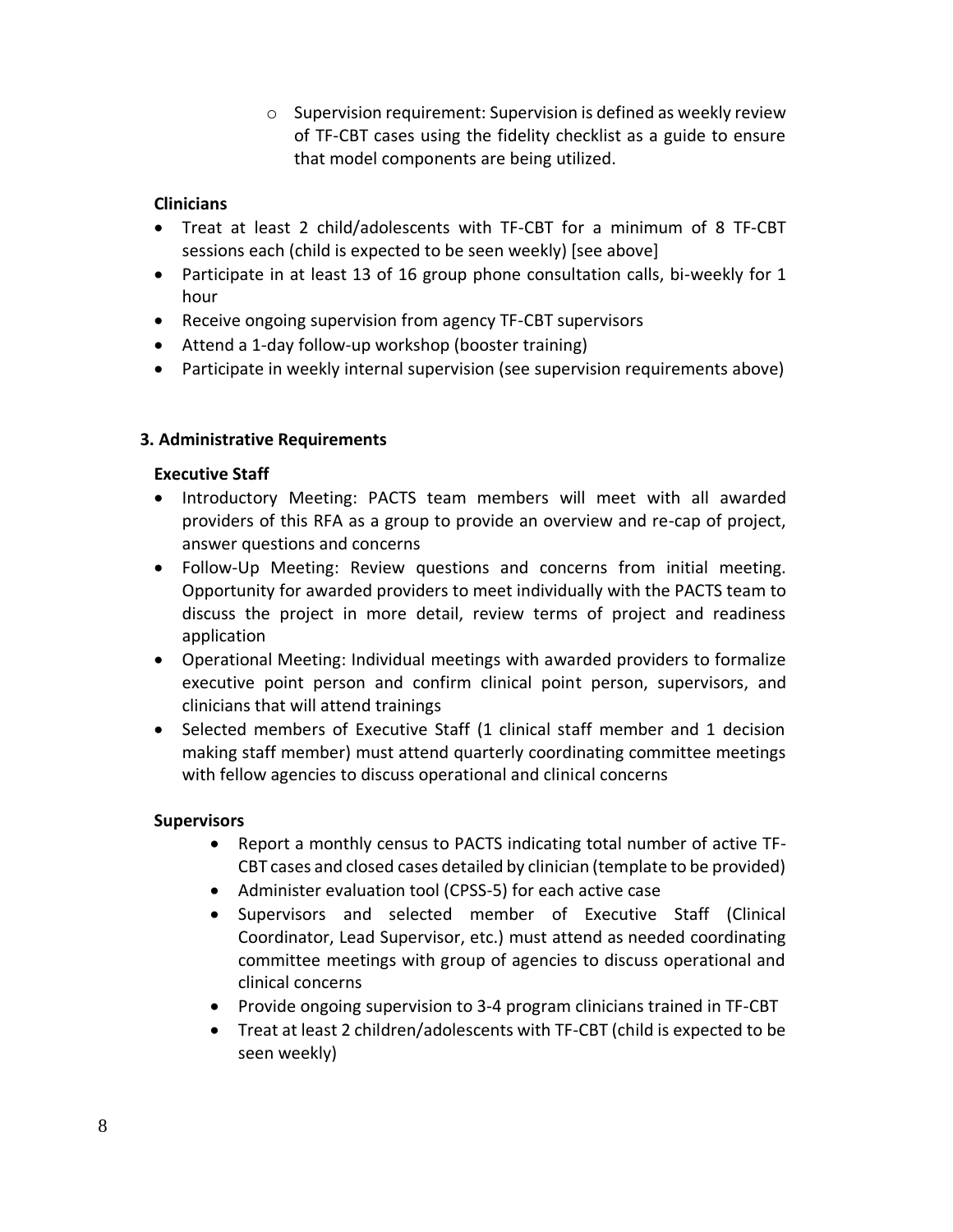#### **Clinicians**

- Participate in weekly supervision (see supervision requirements above)
- Treat at least 2 children/adolescents with TF-CBT (child is expected to be seen weekly)
- Report a monthly census to supervisor indicating number of active TF-CBT cases and closed cases
- Administer evaluation tools for each active case
- Clinicians must attend as needed direct care staff meetings. These are two-hour meetings that provide an opportunity for clinicians to meet with other direct care staff to talk about the challenges and successes inherent in TF-CBT work as well as receive targeted clinical information on various topics.

#### **4. Sustainability Expectations**

- Clinicians and supervisors must carry at least 2 TF-CBT cases and continue to report case census on a monthly basis to PACTS Project Manager
- After the first year of training and practicum, it is the goal that the individual provider agencies will become self-sustaining and continue to grow and deliver treatment with a high degree of fidelity to the model. Although clinicians and supervisors will have finished training after year one, they will still be expected to participate in direct care staff meetings on a quarterly as-needed basis and report case census data. Executive Staff will be expected to be a part of the on-going collaboration of PACTS. This on-going contact will allow opportunities for continued clinical and operational support for agencies with the understanding that open communication and shared learning is the best way to sustain best practices.
- Continued access to training slots will be provided on a yearly basis, with each provider agency's performance and/or unique needs being used to evaluate the allotment of training spaces.

# <span id="page-8-0"></span>**2.3. Continuing Education Credits**

Continuing education credits will be offered to staff at awarded providers for participation in various trainings during the process of becoming a PACTS provider.

## <span id="page-8-1"></span>**3. Eligibility Requirements and Expectations**

### <span id="page-8-2"></span>**3.1. Licensure and Good Standing**

Eligible applicants must be outpatient mental health service providers located in Philadelphia County under contract with Community Behavioral Health. These services must also have current relevant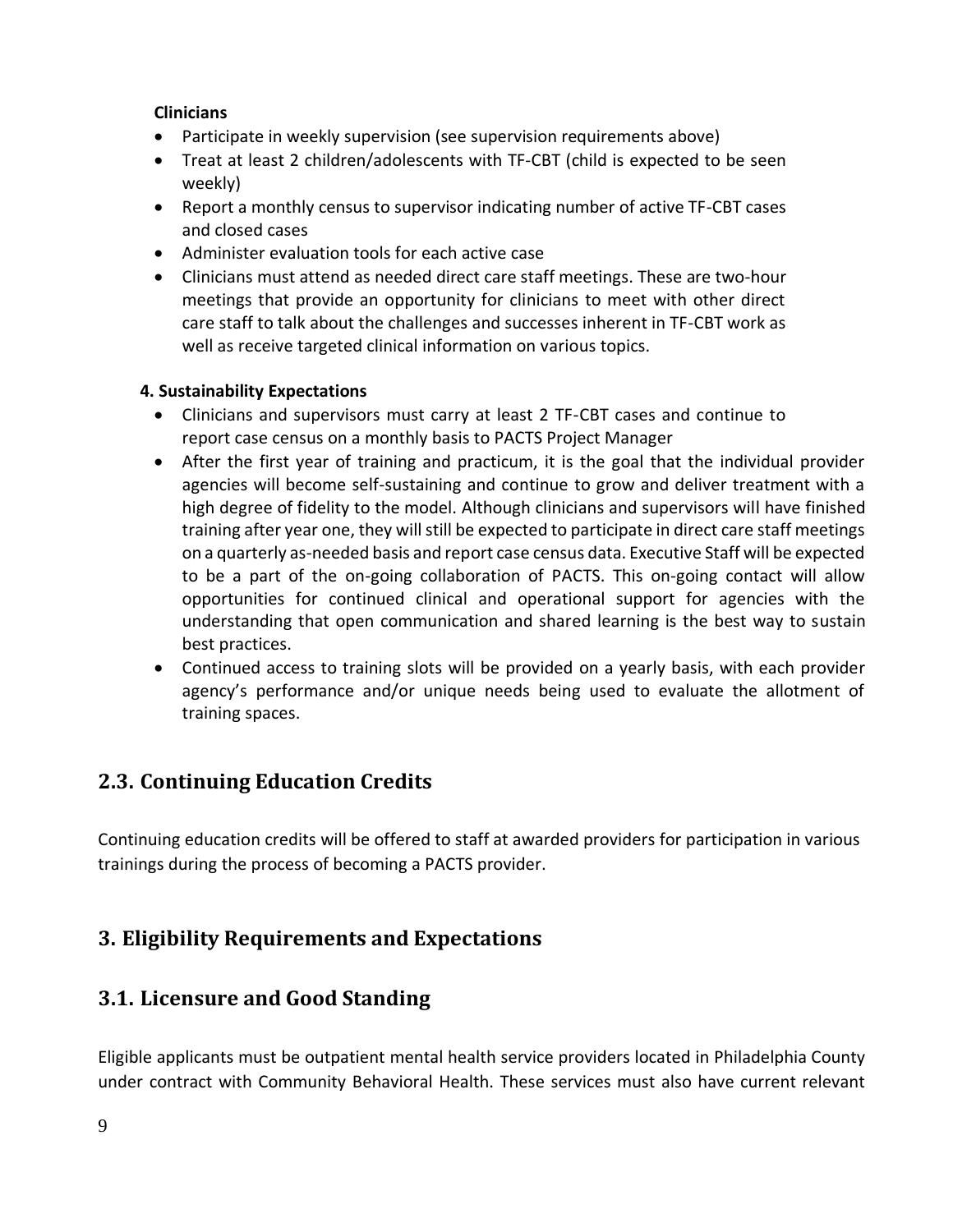licenses from the Pennsylvania Department of Human Services (PA DHS) and be a service provider in good standing with the City and CBH. CBH will determine if a provider is in good standing by reviewing information gathered through various departments across DBHIDS. A determination is based on, but not limited to, the following criteria: re-credentialing status history, compliance error rate history, quality improvement plan status, and financial solvency. When applicable, state licensure status will also be reviewed and taken into consideration and discussed with PA Department of Human Services. Examples of findings from these oversight functions that could disqualify a provider from being in good standing may include but are not limited to: a. Level II Quality Improvement Plan (QIP) (CBH); b. Consecutive Network Improvement and Accountability Collaborative (NIAC) credentialing statuses of 1 year or less (DBHIDS); c. Provisional licensure (State). In addition, CBH will evaluate other commitments between the provider and CBH that may render a provider unable to dedicate the necessary time and resources to this project. Finally, neither the vendor nor its staff, subcontractors, or vendors may be on any of the three Excluded Individuals and Entities lists:

- List of Excluded Individuals and Entities (LEIE) [http://oig.hhs.gov/fraud/exclusions.asp;](http://oig.hhs.gov/fraud/exclusions.asp)
- System for Award Management (SAM) *(formerly Excluded Parties List System (EPLS))* [https://www.sam.gov;](https://www.sam.gov/)
- Department of Human Services' Medicheck List <http://www.dhs.state.pa.us/publications/medichecksearch/>

In each case, CBH will review the findings and make a final determination of standing for the purpose of the provider's eligibility to apply for the RFA.

### <span id="page-9-0"></span>**3.2. Monitoring and Reporting Requirements**

Providers will be required to provide monthly data submissions on program utilization.

### <span id="page-9-1"></span>**3.3. Technology Capabilities**

Until further notice, trainings will be provided virtually through The Behavioral Health Training and Education Network (BHTEN) Learning Hub. This will require access to zoom including the use of cameras. Additionally, telehealth adaptations and training supports will be provided. Site visits will occur both via zoom and in person.

### <span id="page-9-2"></span>**4. Application Process**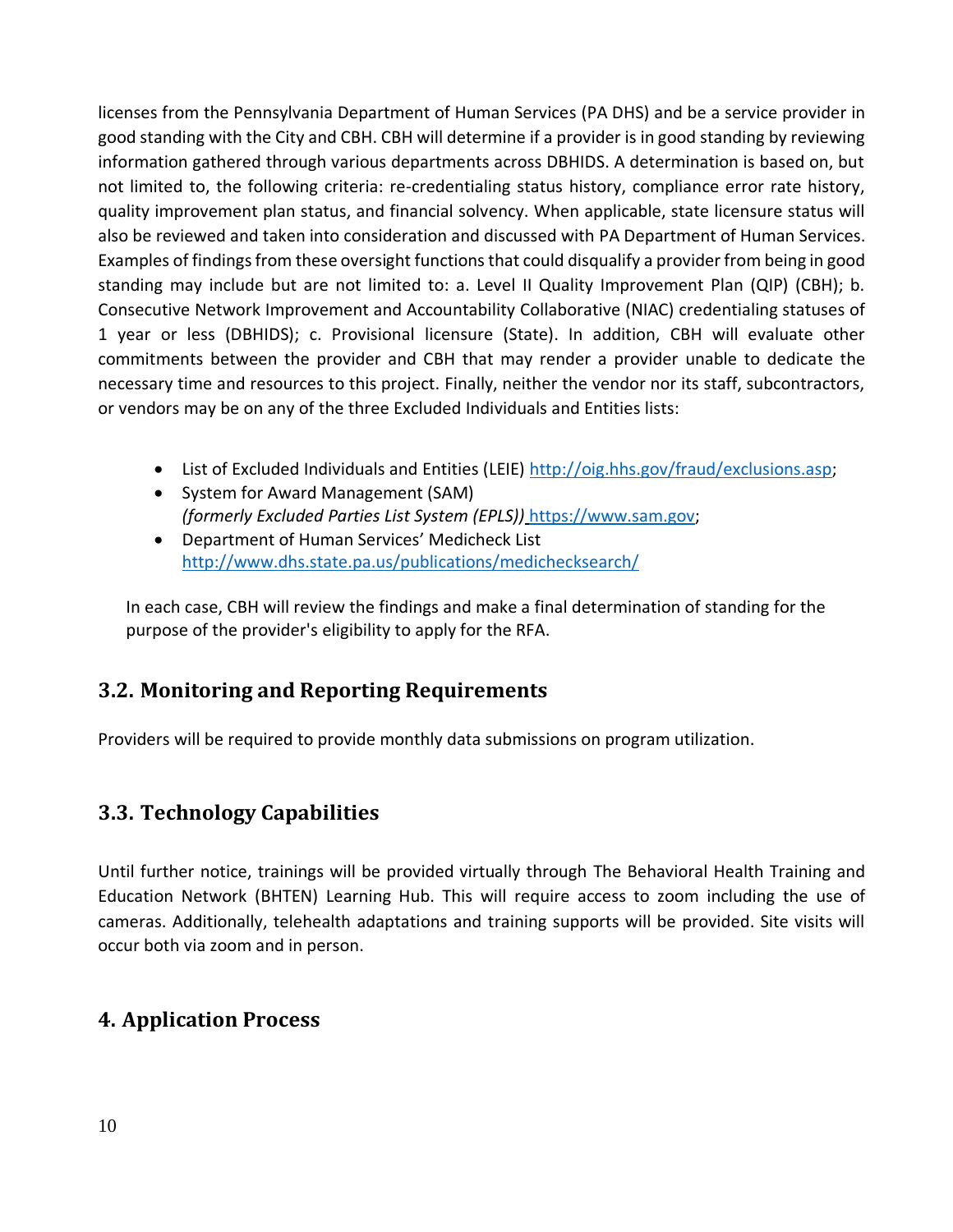The application consists of Appendix A-D. All applicable appendices must be completed and submitted by the agency applying for PACTS RFA. The following appendices must be completed and submitted as attachments with the agency's application:

- Appendix A: RFA Response Cover Sheet
- Appendix B: RFA Narrative Response
- Appendix C: Staff Time and Commitment
- Appendix D: Agency Sustainability Plan and Agreement

### <span id="page-10-0"></span>**4.1. Submission**

Completed application documents must be submitted to **Kate Spencer** by **2:00 p.m. on July 14, 2022**. Please email completed applications to Katherine.Spencer@phila.gov. Submissions should be marked "PACTS RFA." Responses submitted after the deadline will not be considered. Responses will also not be considered from agencies that are ineligible to apply because they do not have a current contract with Community Behavioral Health (CBH) for the level of care noted in section 3.1.

### <span id="page-10-1"></span>**4.2. Schedule**

| <b>RFA Event</b>                          | Date    |  |
|-------------------------------------------|---------|--|
| RFA Issued                                | 6/13/22 |  |
| Information Session                       | 6/15/22 |  |
| Deadline to Submit Questions              | 6/22/22 |  |
| <b>Question Answers Posted on Website</b> | 6/27/22 |  |
| <b>Application Submission Deadline</b>    | 7/14/22 |  |
| <b>Applicant Award Notifications</b>      | 8/24/22 |  |

### <span id="page-10-2"></span>**4.3. Questions about the RFA**

All questions regarding the RFA must be sent via email and directed to Kate Spencer at Katherine.Spencer@phila.gov. No phone calls will be accepted. The deadline for submission of questions is **June 22, 2022**. Answers to all questions will be posted on the CBH website by **June 27, 2022**.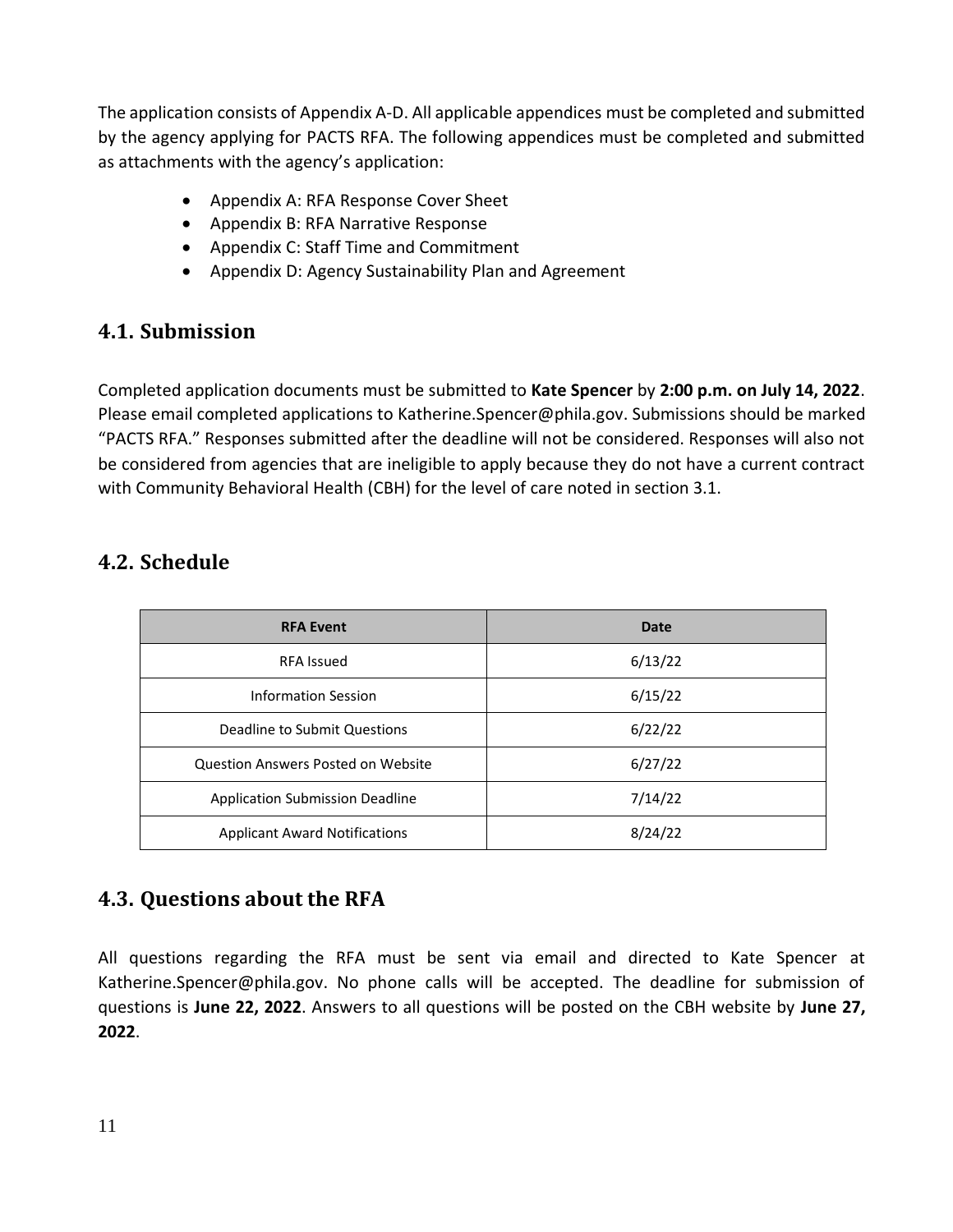### <span id="page-11-0"></span>**4.4. Information Session**

CBH will hold a PACTS RFA Information Session for all interested agencies. If you are interested in applying, your agency should plan to have a representative in attendance at the information session. Details regarding the date and time of the information session will be posted on the CBH website.

### <span id="page-11-1"></span>**4.5. Interviews/Presentations**

Applicants may be required to make an oral presentation concerning various aspects of their application to CBH. Such presentations provide an opportunity for applicants to clarify their application to insure a thorough and mutual understanding. CBH will schedule such presentations on an as needed basis.

### <span id="page-11-2"></span>**4.6. Notification**

Applicants will be notified if they have been selected or not via email by **August 24, 2022**. Notification of selected applicants will be posted on the CBH website below the original RFA posting.

### <span id="page-11-3"></span>**4.7. Cost Information**

There is a \$35 per person fee for the 10-hour training provided by the Medical College of South Carolina; this cost may be reimbursed by CBH.

### <span id="page-11-4"></span>**5. General Rules Governing RFAs/Applications; Reservation of Rights; Confidentiality and Public Disclosure**

### <span id="page-11-5"></span>**5.1. Revisions to RFA**

CBH reserves the right to change, modify or revise the RFA at any time. Any revision to this RFA will be posted on the CBH website. It is the applicant's responsibility to check the website frequently to determine whether additional information has been released or requested.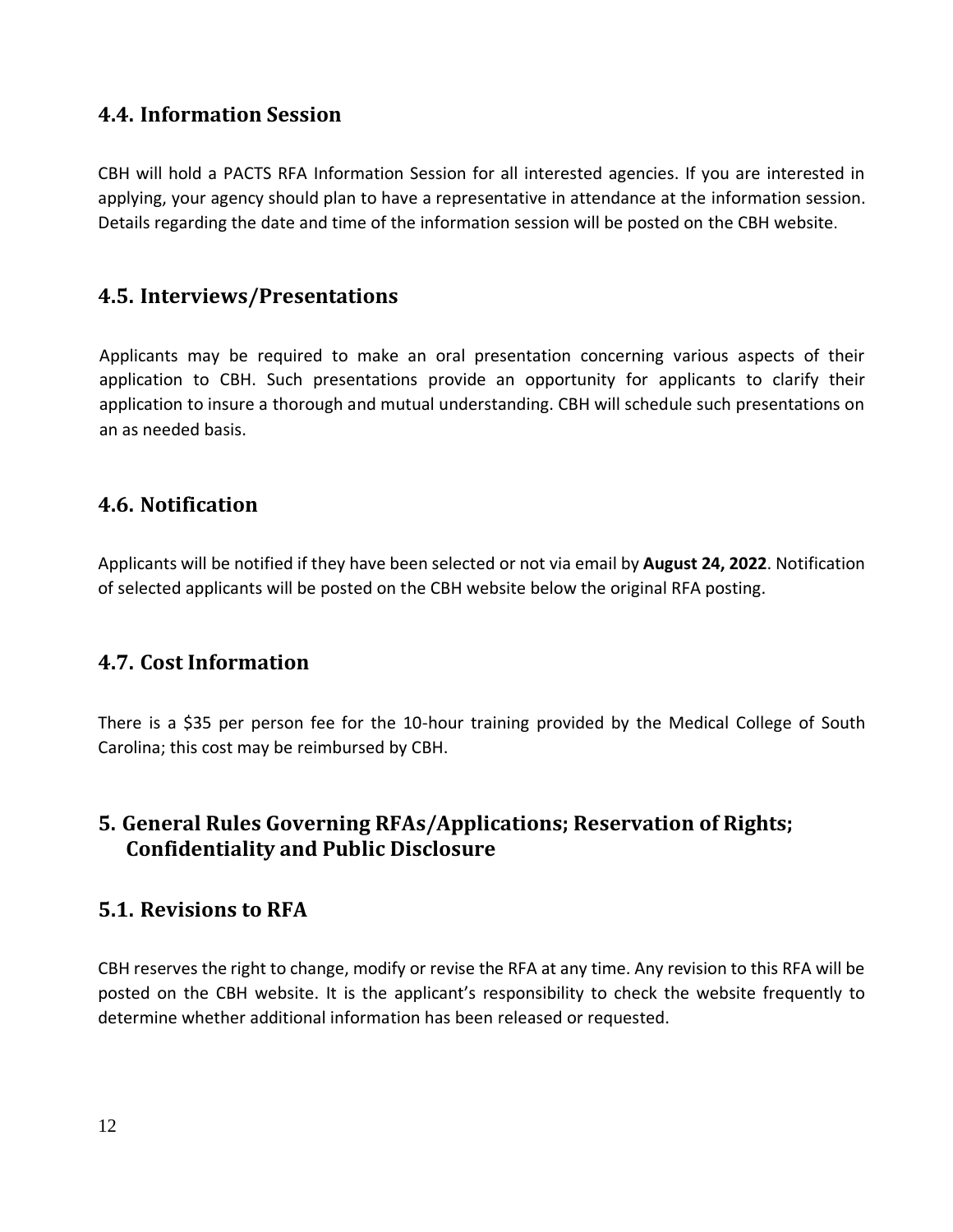### <span id="page-12-0"></span>**5.2. Reservation of Rights**

By submitting its response to this notice of Request For Applications (RFA), as posted on the CBH website, the Applicant accepts and agrees to this Reservation of Rights. The term "notice of request for applications," as used herein, shall mean this RFA and include all information posted on the CBH website in relation to this RFA.

### <span id="page-12-1"></span>**5.2.1. Notice of Request For Applications (RFA)**

CBH reserves and may, in its sole discretion, exercise any one or more of the following rights and options with respect to this notice of training opportunity:

- to reject any and all applications and to reissue this RFA at any time;
- to issue a new RFA with terms and conditions substantially different from those set forth in this or a previous RFA;
- to issue a new RFA with terms and conditions that are the same or similar as those set forth in this or a previous RFA in order to obtain additional applications or for any other reason CBH determines to be in CBH's best interest;
- to extend this RFA in order to allow for time to obtain additional applications prior to the RFA deadline or for any other reason CBH determines to be in the CBH's best interest;
- to supplement, amend, substitute, or otherwise modify this RFA at any time prior to issuing a notice of intent to develop a provider agreement or consultant contract to one or more Applicants;
- to cancel this RFA at any time prior to the execution of a final provider agreement, whether or not a notice of intent to develop a provider agreement has been issued, with or without issuing, in CBH's sole discretion, a new RFA for the same or similar services;
- to do any of the foregoing without notice to Applicants or others, except such notice as CBH, in its sole discretion, elects to post on its website.

### <span id="page-12-2"></span>**5.2.2. Miscellaneous**

Interpretation; Order of Precedence: In the event of conflict, inconsistency, or variance between the terms of this Reservation of Rights and any term, condition or provision contained in any RFA, the terms of this Reservation of Rights shall govern.

Headings: The headings used in this Reservation of Rights do not in any way define, limit, describe, or amplify the provisions of this Reservation of Rights or the scope or intent of the provisions, and are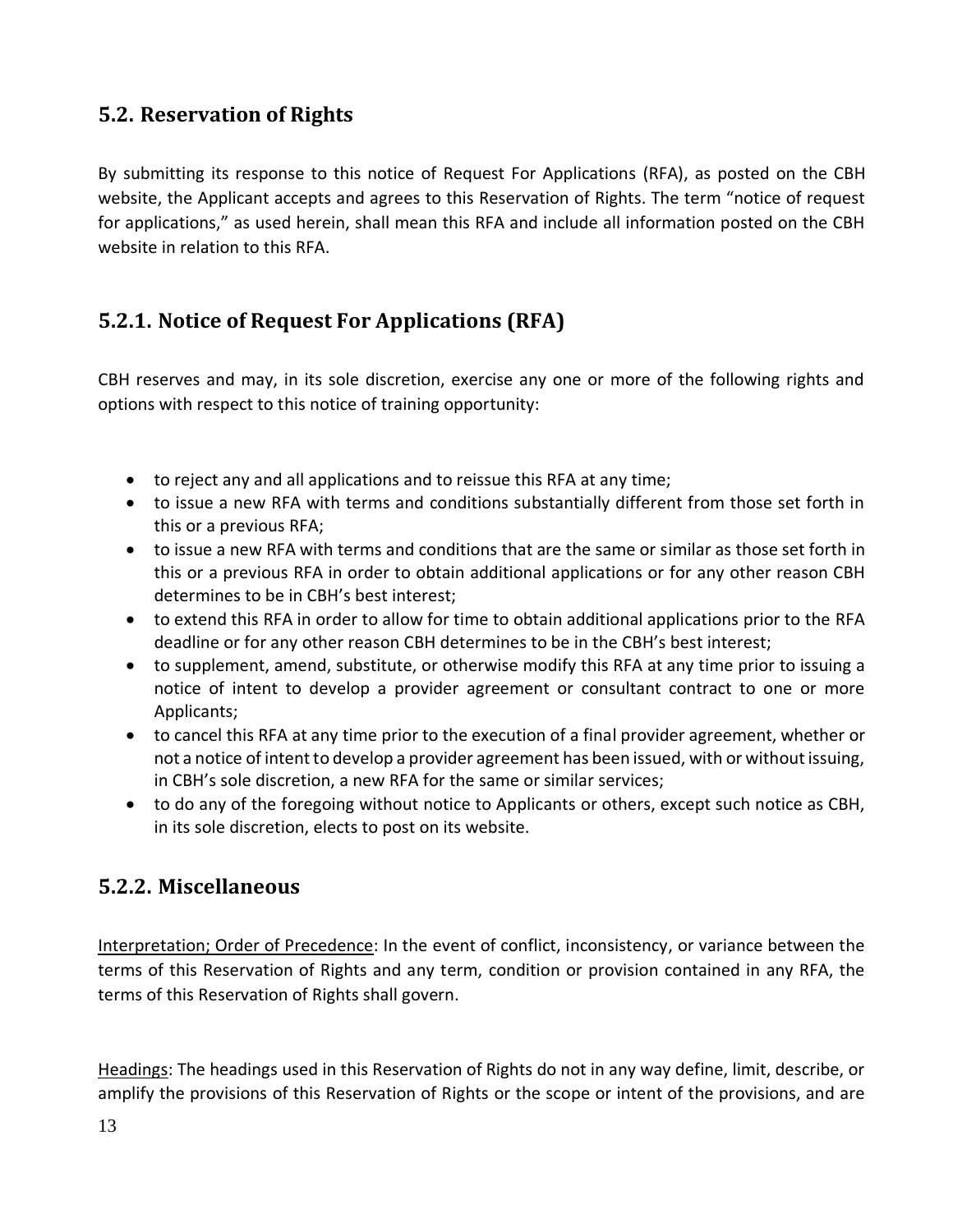not part of this Reservation of Rights.

### <span id="page-13-0"></span>**5.3. Confidentiality and Public Disclosure**

The successful applicant shall treat all information obtained from CBH and DBHIDS which is not generally available to the public as confidential and/or proprietary to CBH and DBHIDS. The successful applicant shall exercise all reasonable precautions to prevent any information derived from such sources from being disclosed to any other person. The successful applicant agrees to indemnify and hold harmless CBH and DBHIDS, its officials and employees, from and against all liability, demands, claims, suits, losses, damages, causes of action, fines, and judgments (including attorney's fees) resulting from any use or disclosure of such confidential and/or proprietary information by the successful applicant or any person acquiring such information, directly or indirectly, from the successful applicant.

By submission of an application, applicants acknowledge and agree that CBH, as a quasi-public corporation, is subject to state and local public disclosure laws and, as such, is legally obligated to disclose to the public documents, including applications, to the extent required thereunder. Without limiting the foregoing sentence, CBH'S legal obligations shall not be limited or expanded in any way by an Applicant's assertion of confidentiality and/or proprietary data.

### <span id="page-13-1"></span>**5.4. Incurring Costs**

CBH is not liable for any costs incurred by applicants for work performed in preparation of a response to this RFA.

### <span id="page-13-2"></span>**5.5. Disclosure of Application Contents**

Information provided in applications will be held in confidence and will not be revealed or discussed with competitors. All material submitted as part of the RFA process becomes the property of CBH and will only be returned at CBH's option. Applications submitted to CBH may be reviewed and evaluated by any person other than competing applicants. CBH retains the right to use any/all ideas presented in any reply to this RFA. Selection or rejection of an application does not affect this right.

### <span id="page-13-3"></span>**5.6. Selection/Rejection Procedures**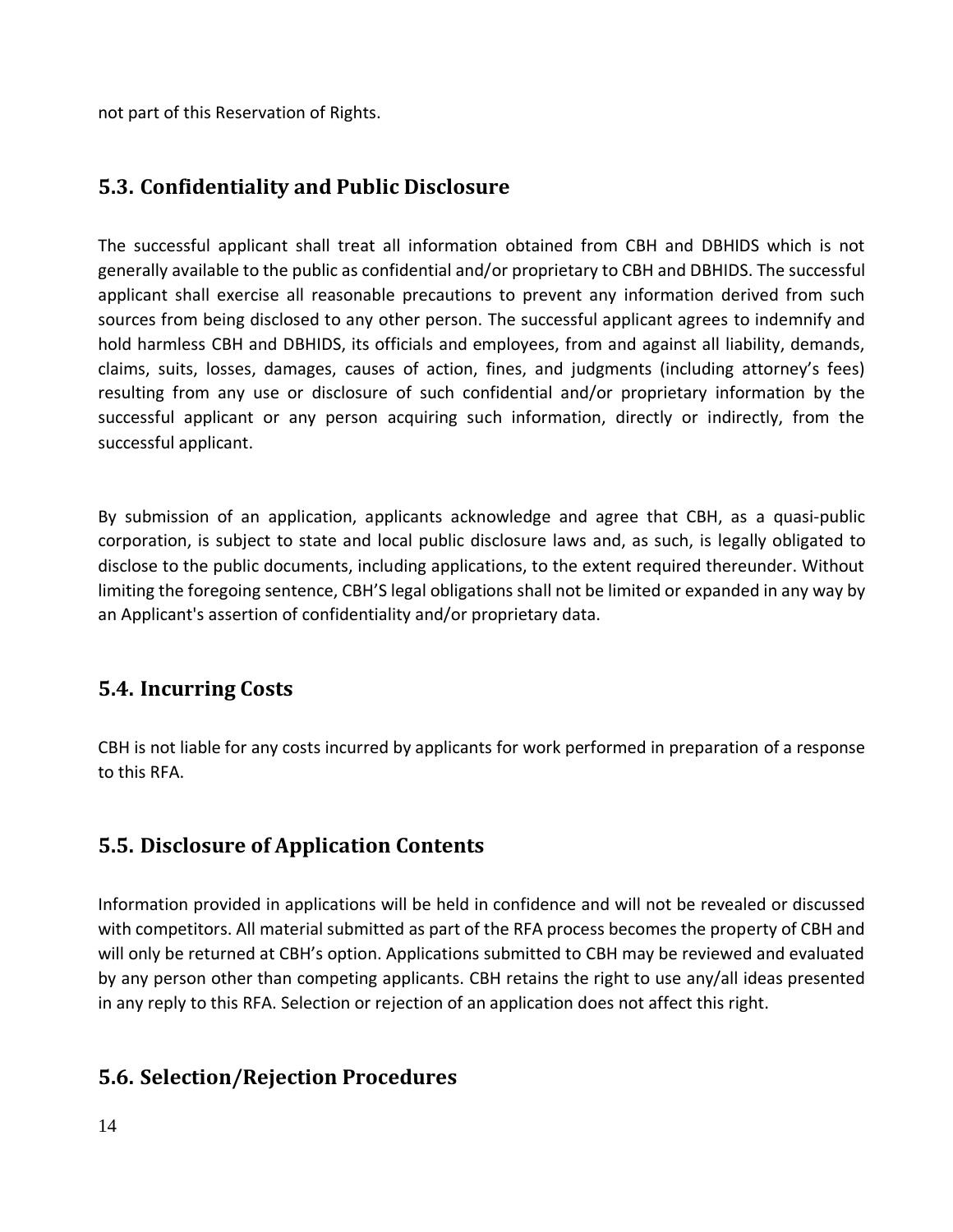Applicants will be notified in writing by CBH as to their selection. Information will be provided in this letter as to any issues within the application that will require further discussion or negotiation with CBH. Applicants who are not selected will also be notified in writing by CBH.

### <span id="page-14-0"></span>**5.7. Non-Discrimination**

The successful applicant, as a condition of accepting training from CBH through this RFA, agrees to comply with all relevant sections of the Civil Rights Act of 1964, the Pennsylvania Human Relations Act, Section 504 of the Federal Rehabilitation Act of 1973, and the Americans with Disabilities Act, hereby assuring that:

The provider does not and will not discriminate against any person because of race, color, religious creed, ancestry, national origin, age, sex, sexual orientation, handicap, or disability in providing services, programs, or employment or in its relationship with other contractors.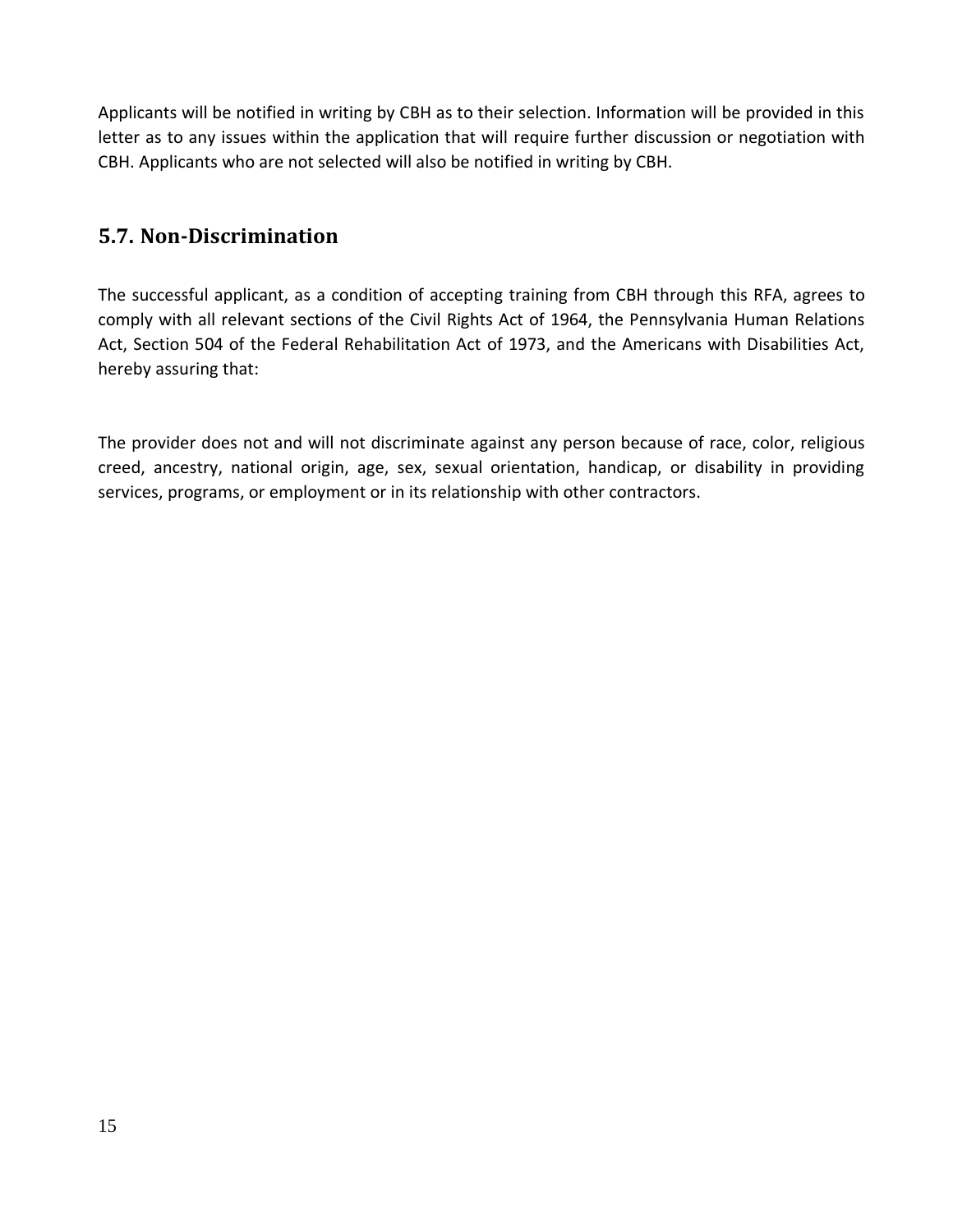# **APPENDIX A: RFA RESPONSE COVER SHEET**

#### **COMMUNITY BEHAVIORAL HEALTH**

<span id="page-15-0"></span>

| CORPORATE NAME OF                                                                             |  |  |  |
|-----------------------------------------------------------------------------------------------|--|--|--|
|                                                                                               |  |  |  |
|                                                                                               |  |  |  |
|                                                                                               |  |  |  |
|                                                                                               |  |  |  |
|                                                                                               |  |  |  |
|                                                                                               |  |  |  |
|                                                                                               |  |  |  |
| <b>TITLE</b><br>SIGNATURE OF OFFICIAL AUTHORIZED<br>TO BIND APPLICANT TO A PROVIDER AGREEMENT |  |  |  |
| TYPED NAME OF AUTHORIZED OFFICIAL IDENTIFIED ABOVE                                            |  |  |  |
|                                                                                               |  |  |  |
|                                                                                               |  |  |  |

DATE SUBMIT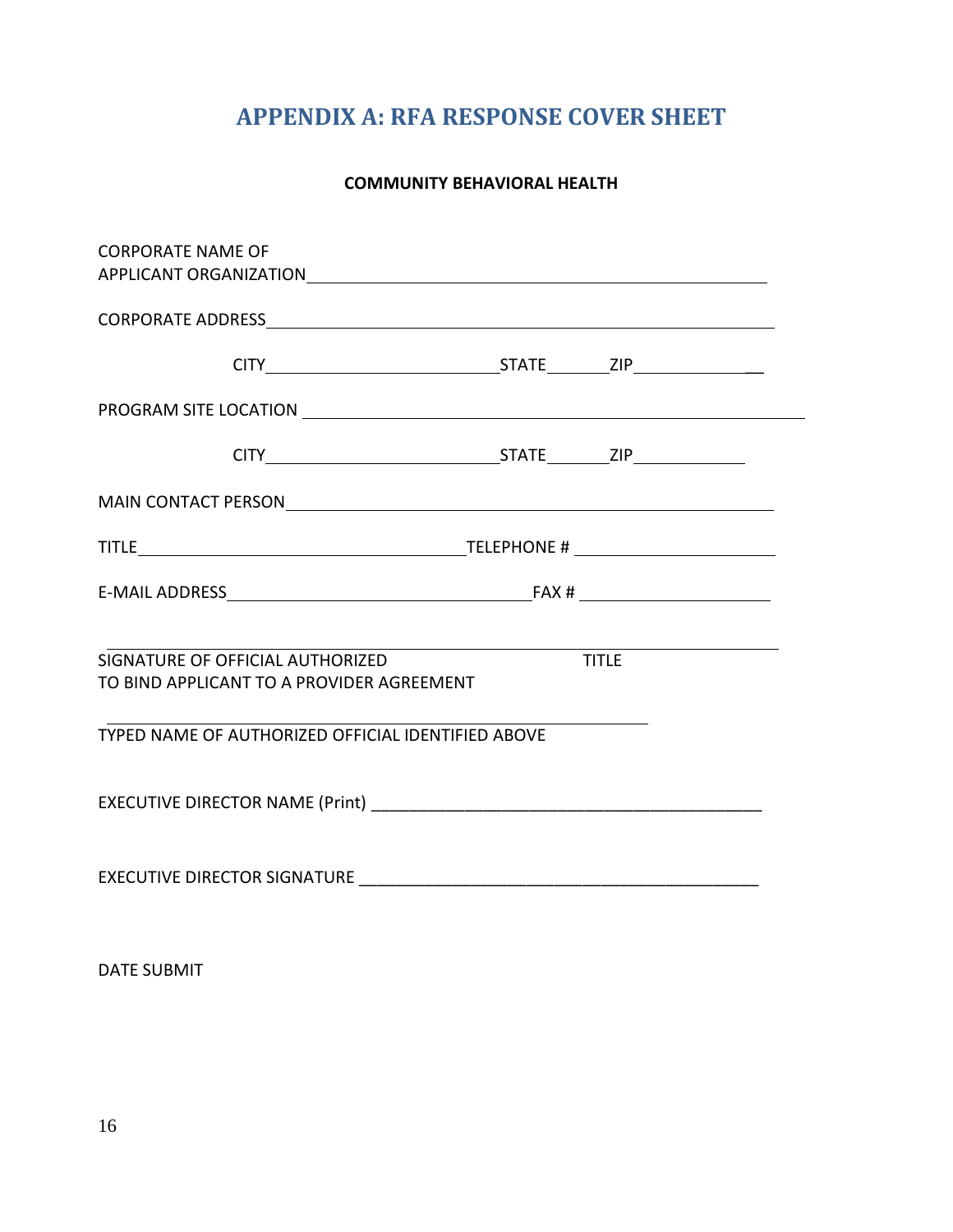# **APPENDIX B: RFA NARRATIVE RESPONSE**

<span id="page-16-0"></span>*It is important for providers to engage in a thoughtful process for planning and supporting the long-term sustainability of being a PACTS provider. Please respond to the following sections. Attach a narrative response to the below sections not to exceed three single-spaced pages.*

#### 1. **Introduction/Executive Summary**

Prepare a very brief Introduction including your agency's interest and motivation in integrating TF-CBT. Training into your agency's service, as well as your agency's intent to plan and support the long-term sustainability of TF-CBT. Include a summary of the reasons why your agency should be selected to participate in TF-CBT Training Series.

#### 2. **Population Served**

Describe the population served at your agency. Include the number of individuals served annually. Indicate any unique characteristics of the population (e.g., primarily Spanish speaking, geographic location, exposure to violence, etc.). Also include, on average, what percent of individuals served in your program are CBH members.

#### 3. **Treatment Program**

Describe the programming in your program and current treatments offered in your agency. Please be certain to include information about each of the following:

A. Primary theoretical model(s) of treatment currently offered.

B. Type and frequency of individual, group, and family therapy (if Applicable) in your program. Role of families/social supports in the treatment process. Process for engaging families in treatment.

C. Process for monitoring symptom change and treatment progress, including the use of standardized measures in intake, treatment planning, or program evaluation.

D. Describe how TF-CBT will be incorporated into your current array of services in the level of care for which you are applying. Indicate how the program will ensure traumaspecific work is able to occur.

E. Describe the role of culture in your current treatment program and the steps that your agency takes to ensure individual differences are honored and appropriate and adaptions are made.

#### 4. **Supervision**

Developing the skills of supervisors is a key element of the TF-CBT training. Describe current supervisory practices in the program and how supervisors will be supported in TF-CBT training and implementation.

#### 5. **Evidence Based Practices**

Describe any additional EBP Initiatives or Research Activities your organization (not just the level of care being applied for in this RFA) has been involved in or is currently enrolled in (both DBHIDS-sponsored and independent enrollments). Describe some of the specific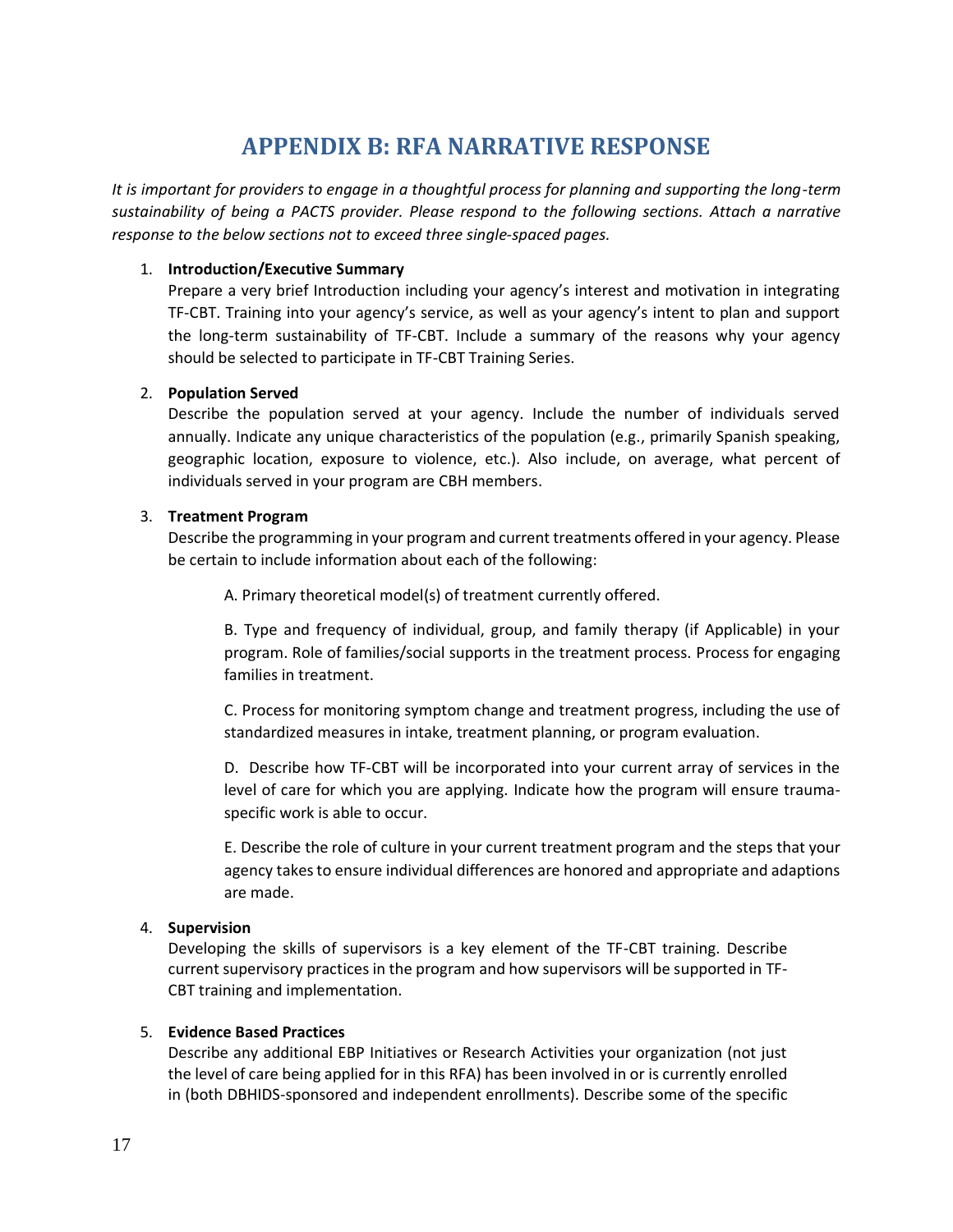successes and challenges your agency has had with EBPs. Describe how you plan to support and integrate multiple EBPs. If you have not implemented specific EBPs before, discuss some of the anticipated challenges associated with this kind of practice change and how your agency intends to address them.

#### 6. **Participating Staff**

Participating clinicians and supervisors will dedicate time to training and implementation of TF-CBT for the initial training and implementation as outlined above.

A. Describe proposed methods to support staff in managing these responsibilities and ensuring time to engage in key activities. Complete and include *Appendix C Staff Time and Commitment questionnaire* and *Appendix D Agency Sustainability Plan and Agreement* when submitting your agency's application.

B. Describe any barriers your organization may face in the process of becoming a PACTS provider, including staffing challenges and efforts for staff retention. Discuss how your agency would address these barriers.

#### 7. **Vicarious Trauma/Secondary Traumatic Stress**

Describe the specific steps your organization has taken to promote staff wellness and support and to minimize staff burnout. Be sure to include any challenges presented to ensure this and what steps have been taken to address these challenges.

#### 8. **Diversity, Equity, and Inclusion (DEI)**

How is your organization addressing issues of DEI in order to address systemic issues that may be barriers to clients served and to staff? Are there any challenges to addressing DEI and systemic issues, and if so, how is your organization managing these challenges?

#### 9. **Physical Environment**

How is your organization addressing the physical environment in order to ensure that it is welcoming and supportive for the clients and staff and that reinforces the concept of recovery and resilience?

**License:** Please indicate if your agency has a current license from the Department of Human Services (DHS) for outpatient care. Please submit copies of your most recent licensure certificates as an attachment with your application.

License from DHS: \_\_\_\_\_\_\_\_\_\_\_\_\_\_\_\_\_\_\_\_\_\_\_\_\_\_\_\_\_\_\_\_\_\_\_\_\_\_\_\_\_\_\_\_\_\_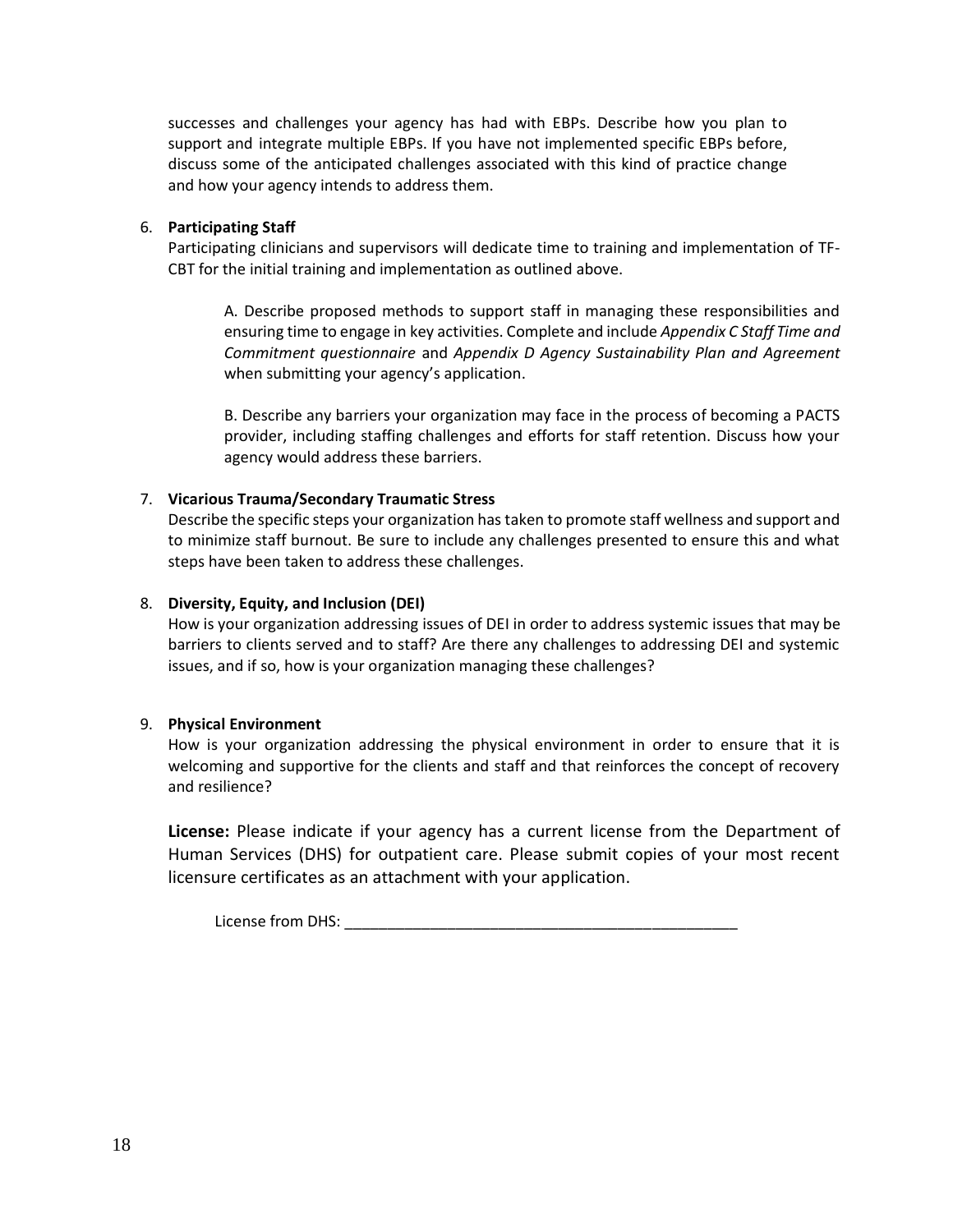## **APPENDIX C: STAFF TIME AND COMMITMENT**

#### <span id="page-18-0"></span>**Staff and Time Commitment**

1.Does your agency commit the CEO to annual meetings and the Program Director(s) to quarterly meetings?



- 2.Does your program(s) have **1-2** *supervisors* that are full time staff members and are **interested and able** to participate in the following mandatory activities over a 10 month period:
	- a. Complete a 10-hour web-based training prior to the introductory training
	- b. Attend a 2-day introductory training and a second 2-day training with clinical staff from your agency
	- c. Treat 2 children/adolescents with TF-CBT
	- d. Participate in 9 months of group phone consultation
	- e. Attend a 1-day follow-up workshop
	- f. Provide ongoing supervision to 3-4 program clinicians trained in TF-CBT

|  | I |
|--|---|
|--|---|

Yes II No

#### **Please list the following information:**

| <b>Name Of Supervisor (degree</b><br>and licensure if applicable) | <b>Number of</b><br><b>Supervisors</b>             | <b>Number of Supervisors to</b><br>be Trained<br>(Must be full-time) |
|-------------------------------------------------------------------|----------------------------------------------------|----------------------------------------------------------------------|
|                                                                   | Full-time<br>Part time or Fee-For<br>Service (FFS) |                                                                      |
|                                                                   | Full-time<br>Part-time or FFS                      |                                                                      |
|                                                                   | Full-time<br>Part-time or FFS                      |                                                                      |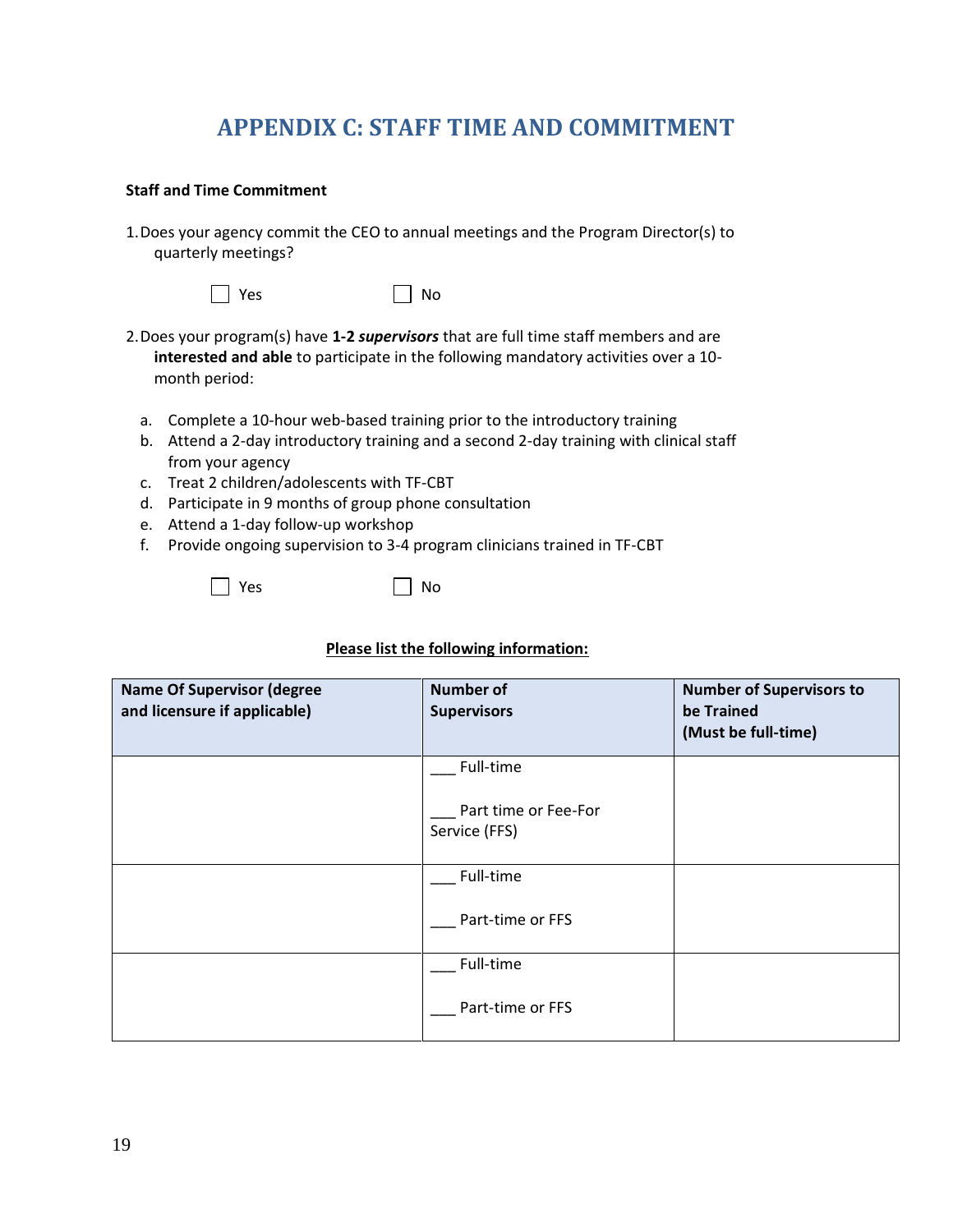- 3. How many of the supervisors to be trained are fee-for-service?
- 4. Does your agency have **3-4** *full-time clinicians* **interested and available** to participate in the following mandatory activities?
	- a. Complete a 10-hour web-based training prior to the introductory training
	- b. Attend a 2-day introductory training
	- c. Participate in 6 months of group phone consultation
	- d. Receive ongoing supervision from agency TF-CBT supervisors
	- e. Attend a 1-day follow-up workshop
	- f. Treatment requirements for 2 children/adolescents with TF-CBT

 $\Box$  Yes  $\Box$  No

Please list the following information:

| Name Of Clinician (degree    | <b>Number of</b>  | <b>Number of Clinicians to</b> |
|------------------------------|-------------------|--------------------------------|
| and licensure if applicable) | <b>Clinicians</b> | be Trained                     |
|                              |                   | (Must be full-time)            |
|                              | Full-time         |                                |
|                              |                   |                                |
|                              | Part time or Fee- |                                |
|                              | For Service (FFS) |                                |
|                              | Full-time         |                                |
|                              |                   |                                |
|                              | Part time or Fee- |                                |
|                              | For Service (FFS) |                                |
|                              | Full-time         |                                |
|                              |                   |                                |
|                              | Part time or Fee- |                                |
|                              | For Service (FFS) |                                |

- 5. How many of the clinicians to be trained are fee-for-service?
- 6. Please indicate the number of staff in your program **currently** trained in Trauma-Focused Cognitive Behavioral Therapy.

| Number of<br><b>Supervisors</b><br><b>Currently</b><br><b>Trained in</b><br><b>TF-CBT</b> | <b>Number of Clinicians</b><br><b>Currently Trained in</b><br><b>TF-CBT</b> | <b>Who Provided</b><br>training? | How long was the<br><b>Training?</b> | Are supervision and<br>consultation calls<br>taking place? |
|-------------------------------------------------------------------------------------------|-----------------------------------------------------------------------------|----------------------------------|--------------------------------------|------------------------------------------------------------|
|                                                                                           |                                                                             |                                  |                                      |                                                            |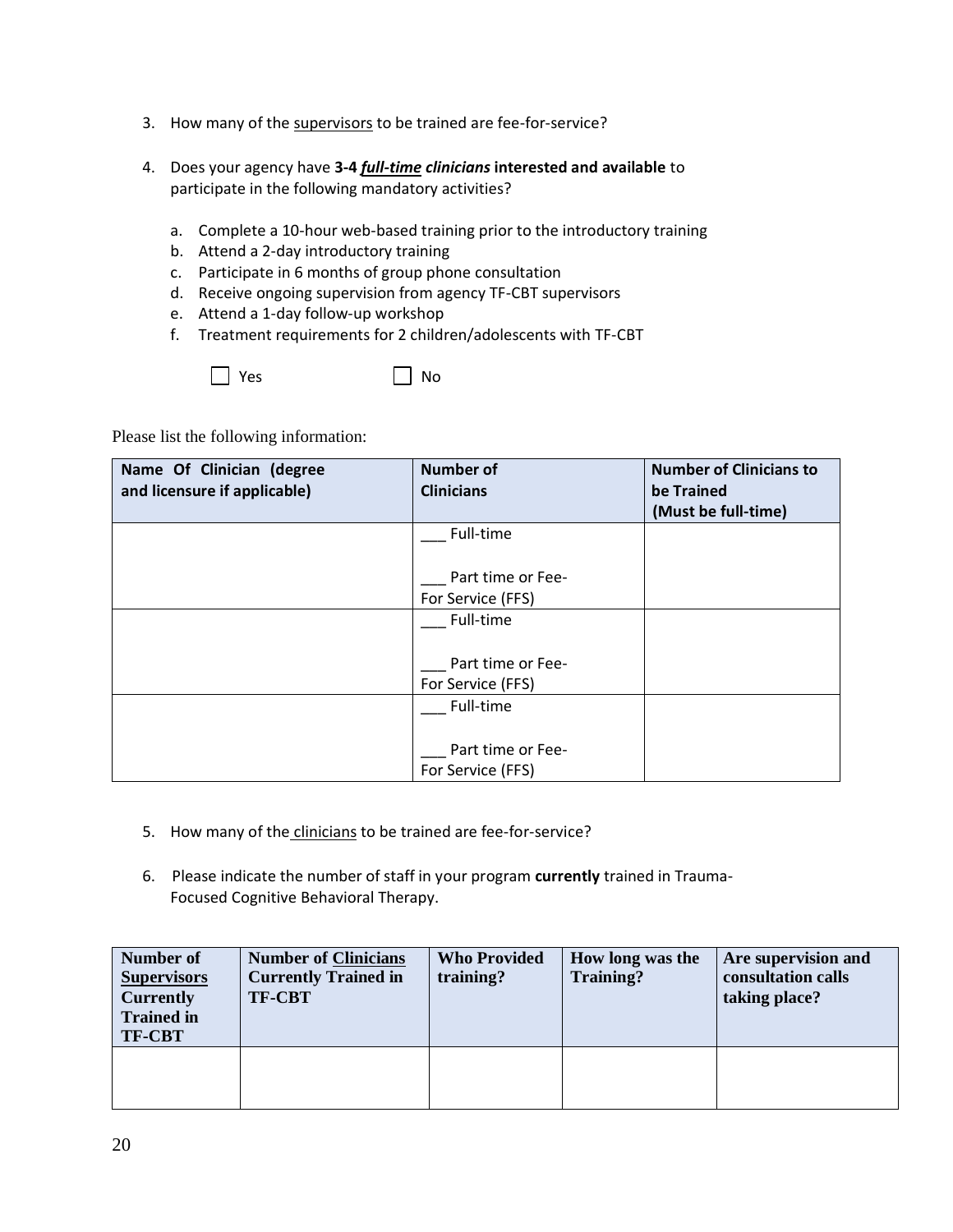## <span id="page-20-0"></span>**APPENDIX D: AGENCY SUSTAINABILITY PLAN & AGREEMENT**

*The agency's Executive Director and the TF-CBT Initiative Administrative Point Person must review and complete this form.*

**Agency Name: \_\_\_\_\_\_\_\_\_\_\_\_\_\_\_\_\_\_\_\_\_\_\_\_\_\_\_\_\_\_**

*Purpose: An important part of the PACTS/TF-CBT Training is to provide agencies with the skills and capacity to maintain and grow their evidence-based services when serving trauma-impacted children and youth. To this end, it is important for providers to engage in a thoughtful process for planning and supporting the long-term sustainability of TF-CBT from the onset of engaging in PACTS.*

- For TF-CBT to be continued and expanded in the involved agencies, sustainability of this evidenced-based model must be an initial and ongoing consideration. From the CEO of the agency, "top-down" to the intake workers, the importance of a trauma-informed organization must be embraced and supported. Parents are to be viewed as collaborators; the agency should be "child and family friendly" from its waiting room surroundings to its therapeutic interaction with families. Ideally, youth and caregivers should be included on the agency's advisory board.
- During the 1-year training period, meetings will be held with agency CEOs and clinical directors to review the ongoing progress of the training, its impact on the agency, and problems encountered
- Post-training, it is expected that there will be a continuation of the expansion of TF-CBT in the number of cases seen, and in the increased supervision of TF-CBT in the agency

I have read and understand the above document that explains what steps are necessary for my agency to successfully sustain TF-CBT. I agree to collaborate with CBH during and after the training program to ensure that the above-mentioned sustainability steps are implemented at my agency.

\_\_\_\_\_\_\_\_\_\_\_\_\_\_\_\_\_\_\_\_\_\_\_\_\_\_\_\_\_\_\_\_\_\_\_\_\_\_\_\_\_\_\_ \_\_\_\_\_\_\_\_\_\_\_\_\_\_\_\_\_\_

\_\_\_\_\_\_\_\_\_\_\_\_\_\_\_\_\_\_\_\_\_\_\_\_\_\_\_\_\_\_\_\_\_\_\_\_\_\_\_\_\_\_\_ \_\_\_\_\_\_\_\_\_\_\_\_\_\_\_\_\_\_

Signature of Executive Director **Date** Date

Signature of TF-CBT Administrative Point Person Date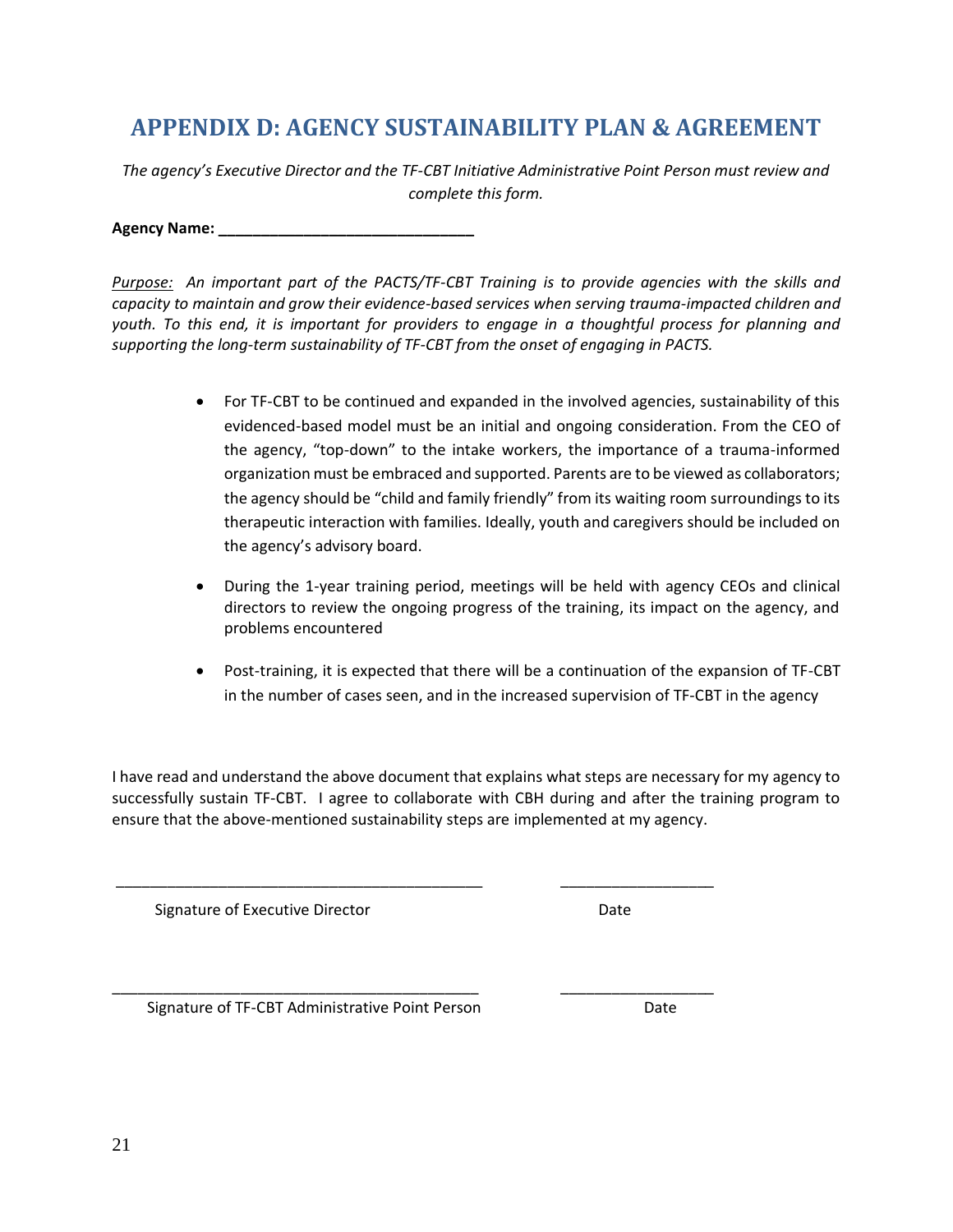# **APPENDIX E: DBHIDS POLICY ALERT**

#### **Funding for Training and Education Services**

<span id="page-21-0"></span>The Department of Behavioral Health and Intellectual disAbility Services (DBHIDS) has committed significant resources toward ensuring that services provided in the system are evidence-based and informed and that providers have the opportunity to receive training and education around these practices, often with no cost to the provider. Additionally, the Department has frequently taken measures to reimburse for lost revenue as a result of staff attendance at these events.

This policy articulates the rights and responsibilities of both DBHIDS and the provider/agency related to training and education funded either directly or through a reimbursement process. These include specifically:

- receipt of training or other types of educational efforts for which DBHIDS has paid;
- funds received or expected to receive with which to enhance services through training;
- funding for lost wages as a result of training or;
- costs to the agency created as a result of training or other types of education.

#### **Agency Responsibilities**

DBHIDS expects that if an agency applies for and receives either training or funding for training (including payment for lost revenue) through a Request For Proposals (RFP), Request For Applications (RFA), Request For Qualifications (RFQ) or other procurement/grant process, that the agency will follow through on all commitments related to this training/funding. This includes but is not limited to:

- attendance at all training that is mandatory in order to complete the requirements for the skills being sought;
- attendance/participation in all follow-up, booster or supervision sessions or phone calls related to the training;
- prompt invoicing for all expenses related to the training/educational services being received, including documentation of lost revenue;
- accurate record-keeping related to numbers of staff receiving the training/educational services and requirements for achieving the desired skill set; and the appropriate number of staff (based on the size of the agency) to be trained that will ensure that the skill set is embedded in the practice of the agency;
- immediate notification to DBHIDS in the event that, for unforeseen reasons, there is an obstacle to completing the training and/or follow-up activities as agreed.

#### **Please note that the responsibilities associated with this policy are not program specific but apply to the entire agency.**

#### **DBHIDS Responsibilities**